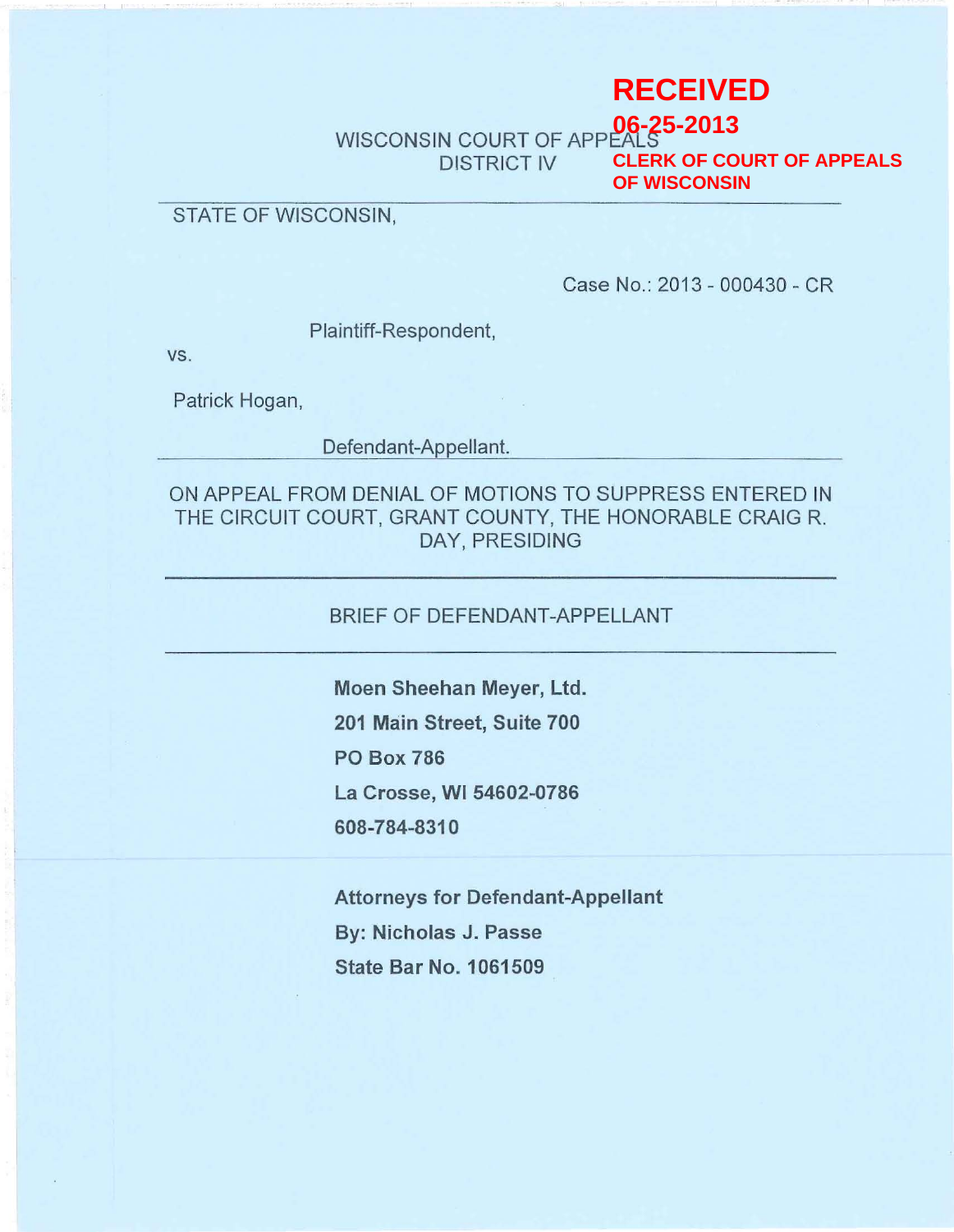# TABLE OF CONTENTS

 $\mathcal{A}_{\mathcal{A}}$ 

Ť,

 $\mathcal{F}_{\rm eff}$ 

and the China

| STATEMENT AS TO ORAL ARGUMENT AND PUBLICATION  3                    |
|---------------------------------------------------------------------|
|                                                                     |
|                                                                     |
| I. Extending the seatbelt infraction stop of Defendant-Appellant to |
| investigate him for OWI was a violation of Defendant-Appellant's    |
| state and federal Constitutional rights against unreasonable        |
|                                                                     |
| II. The 16-second break between the end of the field sobriety tests |
| and Deputy Smith's reapproach of Defendant-Appellant's truck was    |
| not sufficient to attenuate the illegal detention of Defendant-     |
| Appellant and render his giving of consent to a search of the truck |
|                                                                     |
|                                                                     |
|                                                                     |
|                                                                     |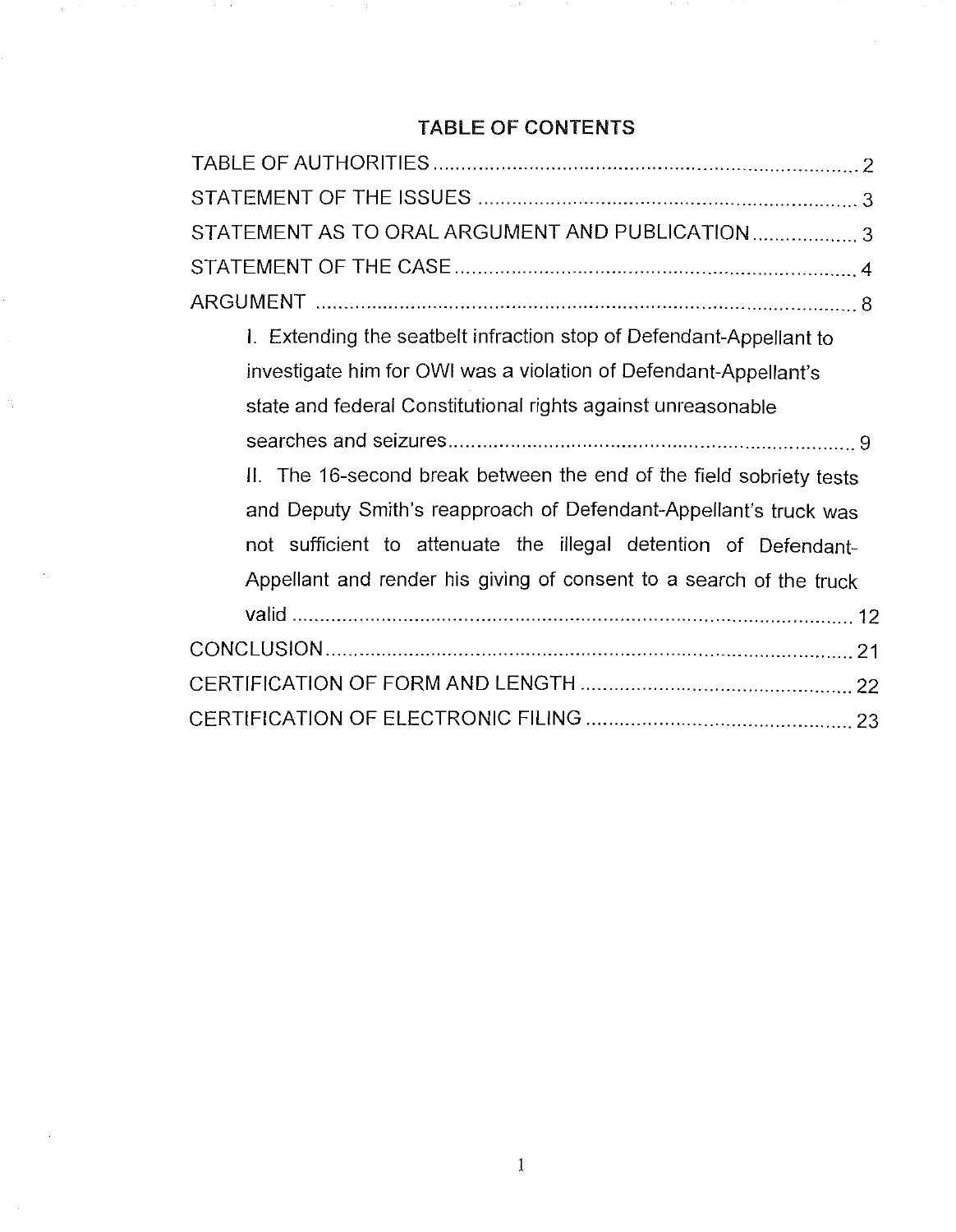## TABLE OF AUTHORITIES

 $\mathcal{L}_{\mathcal{C}}$ 

| Cases                                                                        |                 |
|------------------------------------------------------------------------------|-----------------|
| Brown v. Illinois, 422 U.S. 590 (1975)                                       | 15, 18          |
| Mapp v. Ohio, 367 U.S. 643 (1961)                                            | 11              |
| State v. Anderson, 165 Wis. 2d at 441, 477 N.W. 2d 277 (1991)                | 15              |
| State v. Bermudez, 221 Wis. 2d 338, 585 N.W. 2d 628 (Ct. App. 1998)          | 13, 14, 15, 18  |
| State v. Betow, 226 Wis. 2d 90, 593 N.W. 2d 499 (Ct. App. 1999)              | 7, 10, 11       |
| State v. Colstad, 260 Wis. 2d 406, 659 N.W. 2d 394 (Ct. App. 2003)           | 11              |
| State v. Felix, 339 Wis. 2d 670, 690, 811 N.W. 2d 775 (2012)                 | 15              |
| State v. Gammons, 241 Wis. 2d 296 (Ct. App. 2001)                            | 7, 10           |
| State v. Hampton, 330 Wis. 2d 531, 793 N.W. 2d 901 (Ct. App. 2010)           | 12              |
| State v. Jones, 278 Wis. 2d 774, 693 N.W. 2d 104 (Ct. App. 2005)             | 14              |
| State v. Martin, 343 Wis. 2d 278, 279, 816 N.W. 2d 270 (2012)                | 12 <sup>°</sup> |
| State v. Phillips, 218 Wis. 2d 180, 577 N.W. 2d 794 (1998)<br>13, 14, 15, 18 |                 |
| State v. Williams, 241 Wis. 2d 631, 623 N.W. 2d 106 (2001)<br>$\overline{7}$ |                 |
| U.S. v. lenco, 182 F.3d 517, 526 (7th Cir. 1999)                             | 18              |

## **Statutes**

 $\mathcal{F} \subset \mathcal{F}$ 

 $\frac{1}{2}$ 

 $\begin{array}{c} \vdots \\ \vdots \\ \vdots \end{array}$ 

 $\begin{array}{c} \begin{array}{c} \begin{array}{c} \end{array} \\ \begin{array}{c} \end{array} \end{array} \end{array}$ 

Í. in Hy  $\sim 10^{-10}$ 

10 F.C

| U.S.C.A. Const.Amend. 4   | 9, 10, 11 |  |
|---------------------------|-----------|--|
| W.S.A. Const. Art. 1, §11 | 9, 10, 11 |  |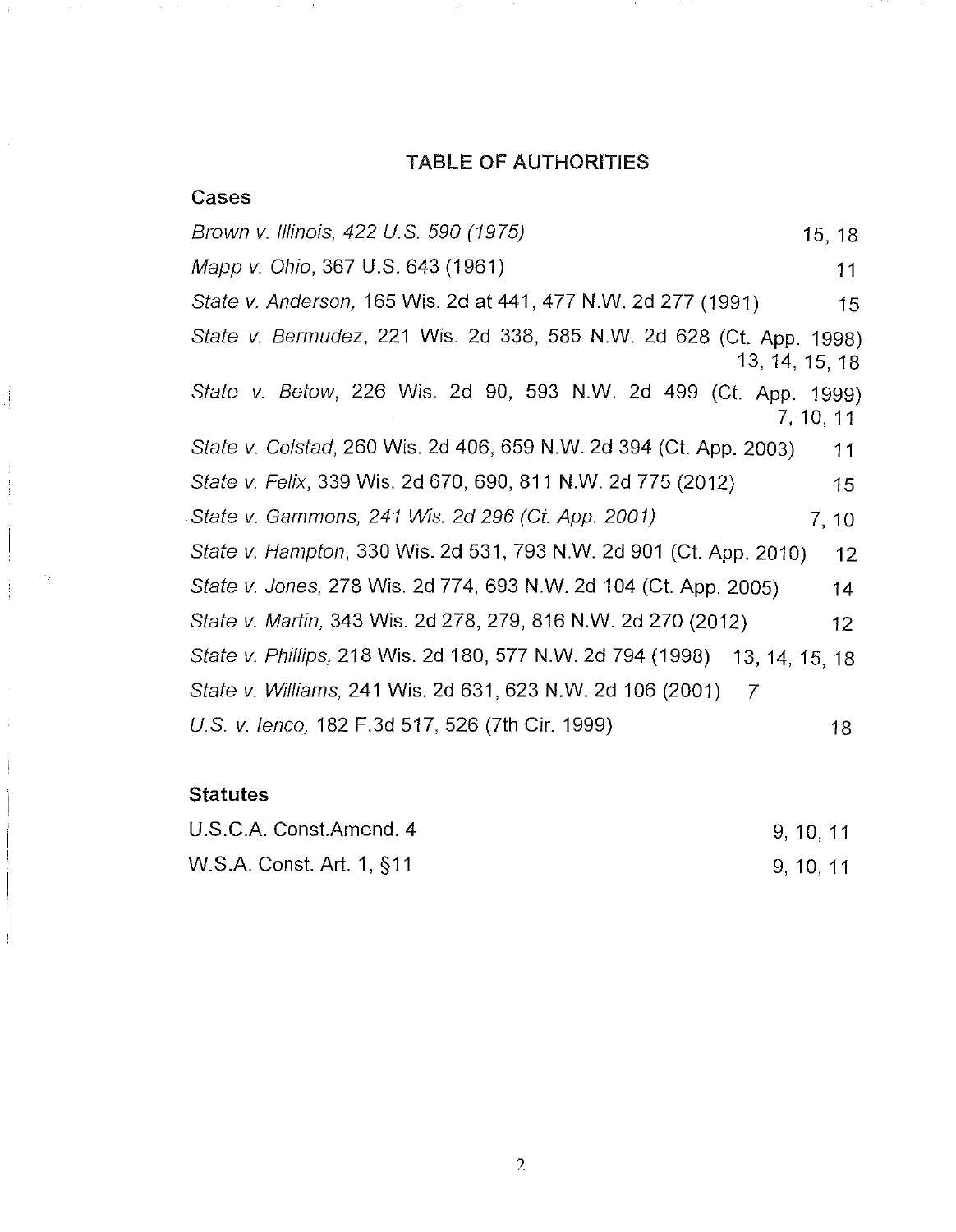#### STATEMENT OF THE ISSUES

Is the  $\sim$ 15-minute illegal detention of a suspect as part of a criminal investigation arising out of a traffic stop cured by the officer verbally releasing the suspect and walking somewhat away from suspect's vehicle for 16 seconds before recontacting the suspect?

Answered by the trial court: Yes.

# STATEMENT AS TO WHETHER ORAL ARGUMENT IS NECESSARY AND WHETHER THE OPINION SHOULD BE PUBLISHED

Defendant-Appellant does not believe oral argument would be particularly helpful to the Court in making its decision in this case though we are certainly happy to argue the case if given the opportunity.

Defendant-Appellant sees this case as deserving of a written opinion so as to guide future attorneys and judges in similar cases. However, we do not believe the case is especially ground-breaking, nor that the case lends itself particularly well to instructing legal practitioners on any broader principles of law or resolving any hot-button issues of interest to the legal community. We respectfully recommend the opinion not be published.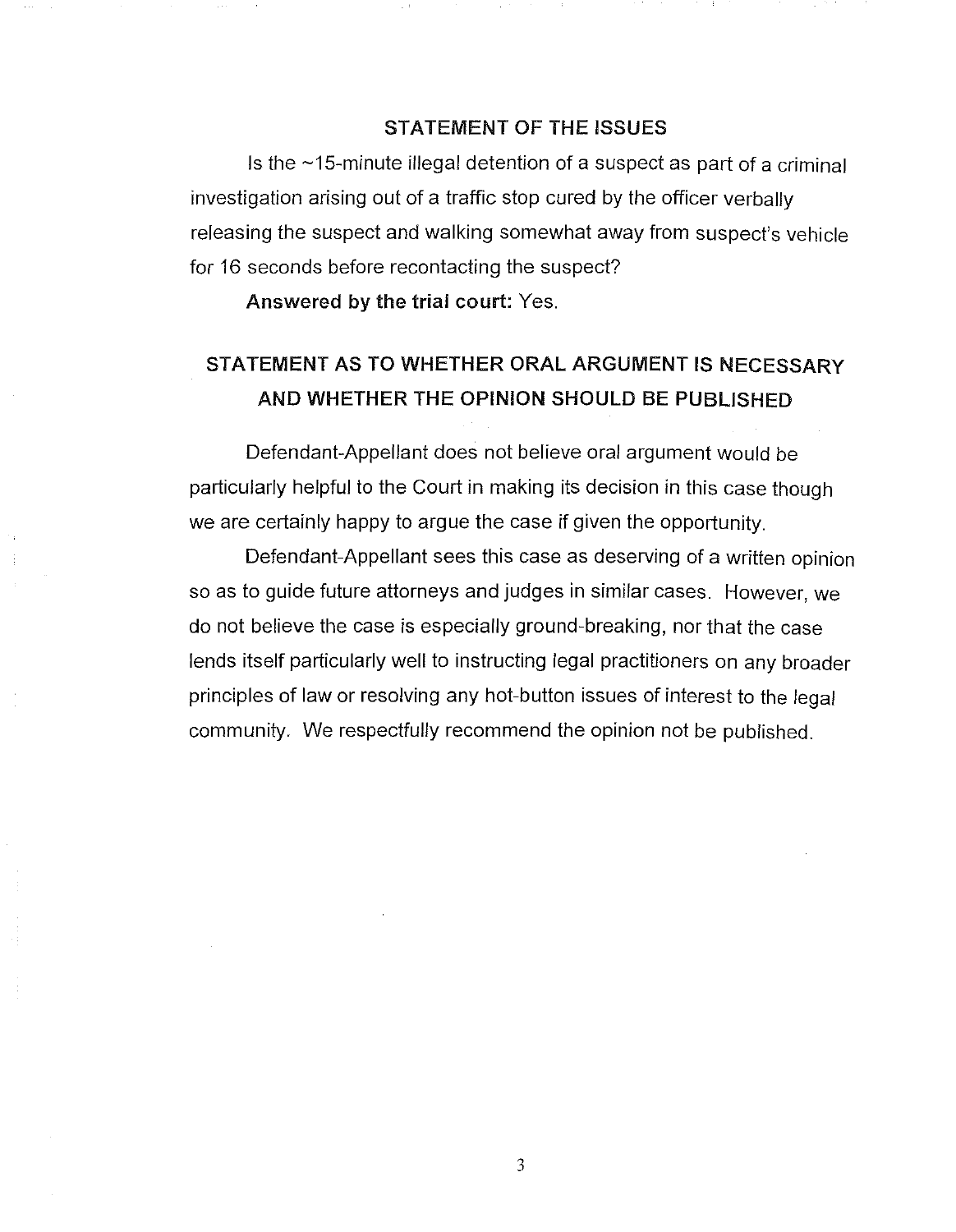#### STATEMENT OF THE CASE

#### A. The Stop

On May 12, 2012, Defendant-Appellant Patrick Hogan (hereinafter "Hogan") was driving his pickup truck in the City of Boscobel, Grant County, Wisconsin with his wife and small child. (R. 21, p. 2, D-A Ap. 8) It was a bright, sunny day. (R. 22, p. 2; R. 8(squad car video)) At approximately 6:10 p.m., Deputy Andrew Smith (hereinafter "Smith" or "Deputy Smith") of the Grant County Sheriff's Department observed Hogan and his female passenger wife not wearing their seatbelts and pulled them over for that reason. (R. 21, pp. 2, 10, 11, D-A Ap. 7, 17, 18)

A squad car video was made showing the stop and investigation from Deputy Smith's squad car. (R. 8(squad car video)) The video shows Hogan's truck passing in front of the officer's squad car at approximately 00:30 in the video. The officer apparently activates his emergency lights and Hogan's truck pulls over in the space of around  $\frac{1}{2}$  block and perhaps 7 seconds. Deputy Smith approaches Hogan's truck, announces he pulled over the truck for seatbelt violations, gets Hogan's registration and license and returns to his squad car at approximately video time 02:15. Deputy Smith "felt that there was something going on", so he walked back to his squad car and called for assistance from the Boscobel Police Department. (R. 21, p. 4; D-A Ap. 10). At approximately the 5:00 minute mark, the other officer, Boscobel Police Officer Dregne, arrives as backup. The two talk about rumors that Hogan is a meth cook, lack of local civilian respect for law enforcement, observations of the truck, Hogan and his wife, how soon a drug dog might arrive and how smart Hogan might be about giving consent if they asked for it from approximately 5:00 through approximately 14:15. Smith asks Hogan to step out of the truck, explains the seatbelt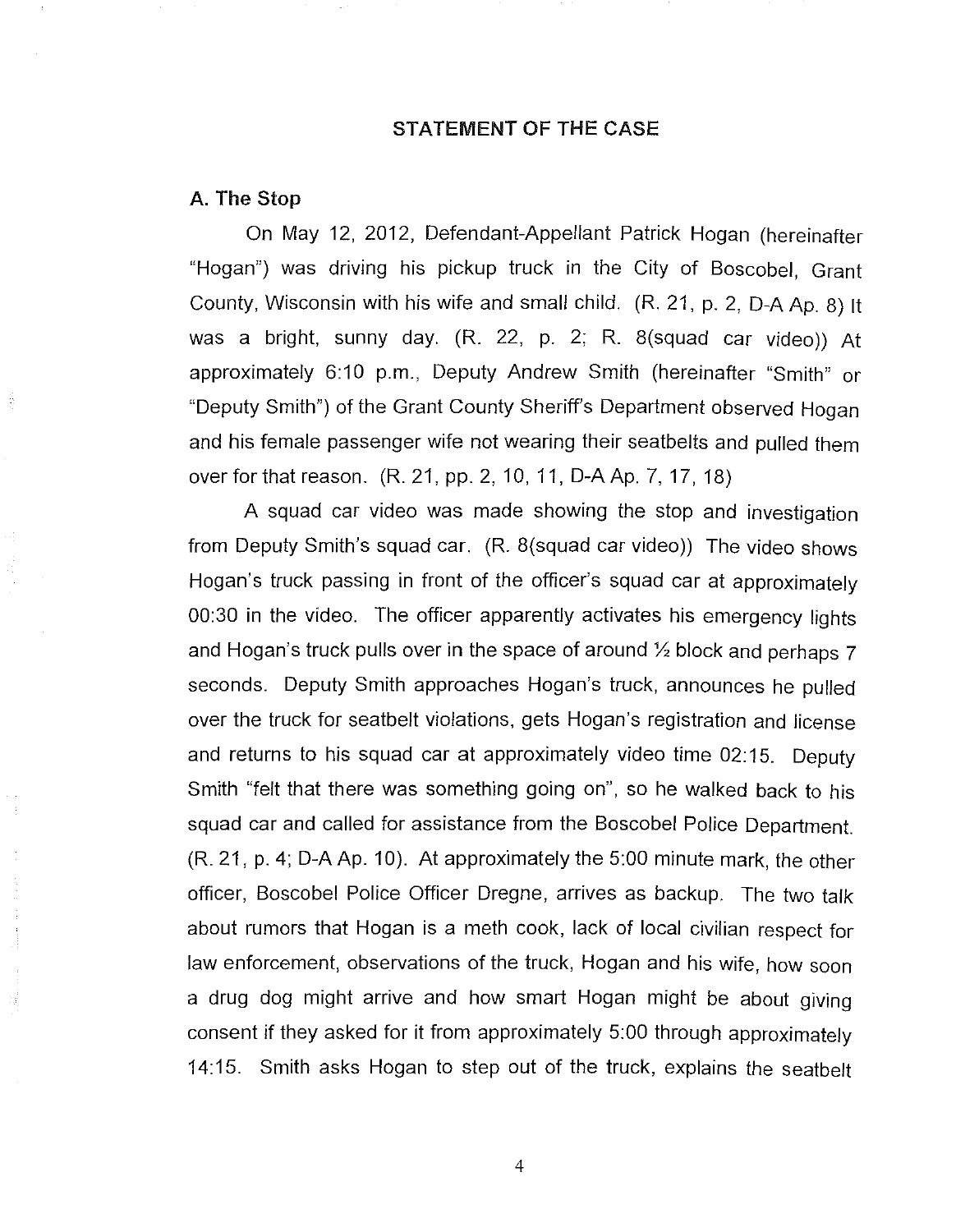citation and asks him to do SFSTs. The two begin the SFST process at approximately 16:45 in the video and finish around 24:38.

At 24:38-24:44 of the video Deputy Smith says Hogan is free to go, tells him to take care of his windshield and to buckle up, and asks Hogan if Hogan has any questions. Hogan walks back to his truck and Officer Dregne and Deputy Smith meet at the driver's door area of Smith's squad car. Hogan shuts the door behind him at 24:57, just as Deputy Smith begins walking back toward Hogan's truck. At 25:00, Smith says "Hey Sir, can I talk to you again?" Smith asks for consent to search the truck and Hogan gives permission. Smith searches Hogan until approximately 27:20 and then starts searching the truck. He finds two pistols, methamphetamine and components for manufacturing methamphetamine the truck which form the basis of charges filed against Hogan and his wife. Deputy Smith's squad car emergency lights remained lit throughout the stop. (R. 21, p. 14; D-AAp. 20)

#### **B. Court Proceedings / Motion Hearing**

Ħ

Hogan was charged with Possession of Methamphetamine, Manufacturing Methamphetamine, Felon in Possession of a Firearm and Child Neglect in Grant County case 12-CF-147. (R. 2). Hogan alleged in two Motions to Suppress that Deputy Smith lacked reasonable suspicion to extend the traffic stop into a criminal investigation and that therefore all evidence obtained after said extension should be suppressed. (R. 5, D-A Ap. 2-3; R. 7, D-A Ap. 4-5) Hogan at the same time brought a motion to dismiss arguing spoliation of possibly-exculpatory evidence by the state arising from the destruction of fingerprints which may have existed on various parts of the mobile meth lab as law enforcement tried cleaning up the lab. (R. 6) Hogan abandons that argument on appeal.

At the hearing, Deputy Andrew Smith testified that he pulled over Hogan for a seatbelt violation and that Mr. Hogan appeared nervous,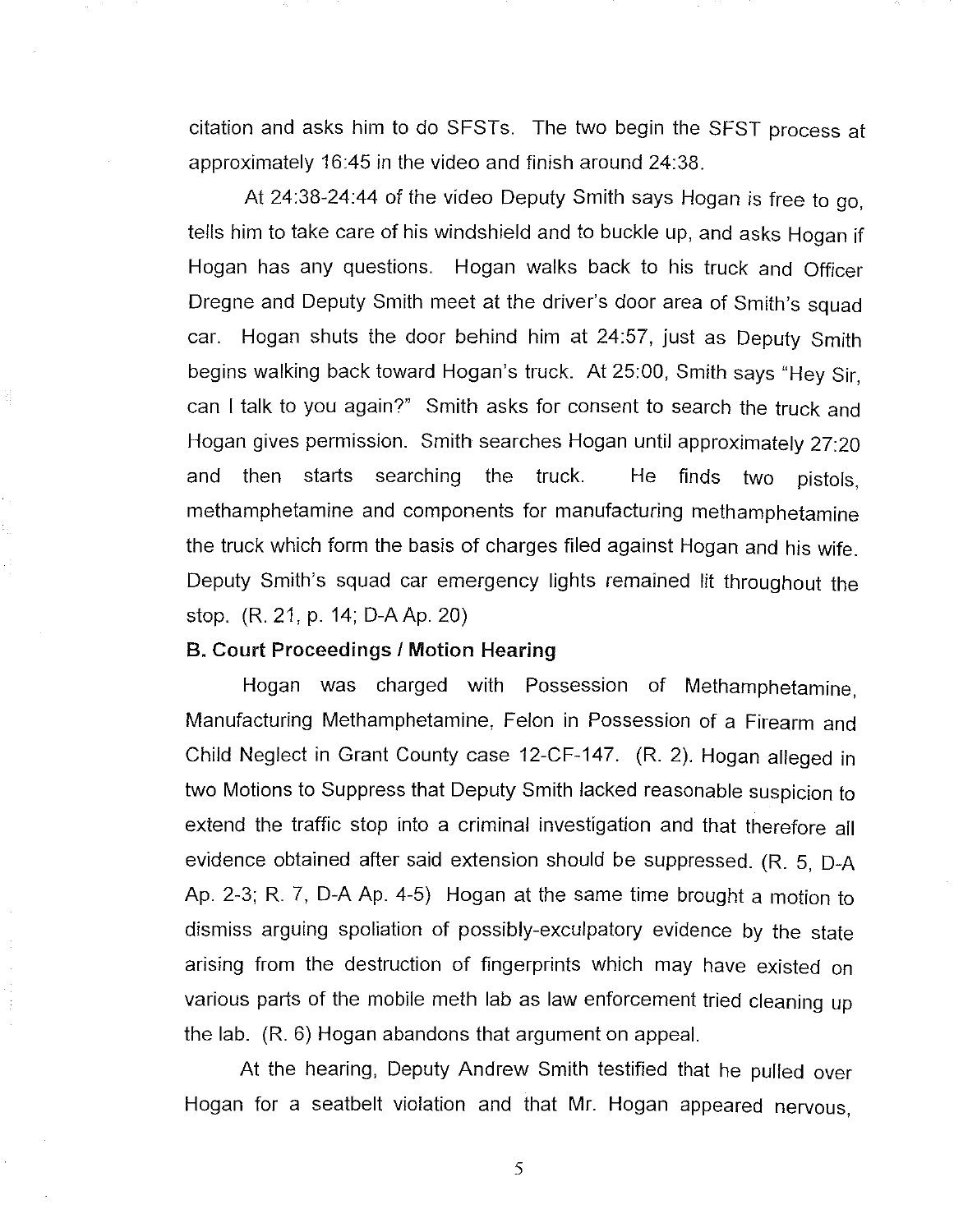shaking, with restricted pupils. Motion hearing pp. 2-3 Smith said that in his experience, restricted pupils are a sign of drug use. (R. 21, p. 3, D-A Ap. 9) He took Hogan's license and registration information, retumed to his car and called for backup. (R. 21, p. 4, D-A Ap. 10) Officer Dregne arrived and indicated he had tips that Hogan was a shake and bake methamphetamine cooker. (R. 21, p. 4, D-A Ap. 10) Smith retumed to Hogan's truck issued the seatbelt citations and asked him to perform field sobriety tests. (R. 21, p. 4, D-A Ap. 10) The field sobriety tests were administered, he reached the conclusion that Hogan was not impaired, and Smith told Hogan he was free to go. (R. 21, p. 5, D-A Ap. **11)** Smith had a brief conversation with Officer Dregne about a consent search and reapproached Hogan's truck approximately 16 seconds later. Id. He asked for and obtained consent to search the truck, where he found guns, meth lab components and meth. (R. 21, pp. 5-7, D-A Ap. 11-13)

On cross, Smith admitted Hogan's driving showed no signs of impairment, that Hogan pulled over right away when Smith activated his lights, that Smith never noticed any odor of intoxicants or drugs, that he never observed open intoxicants in the vehicle, that he did not observe any drugs or drug paraphernalia in the truck, that Hogan did not have slurred speech, or problems balancing. (R. 21, pp. 10-11, D-A Ap. 16-17) Smith admitted he was not a drug recognition expert, that it was a sunny day, and that the sun could have accounted for Hogan's pupils being restricted to what Smith estimated was 3 mm. (R. 21 pp. 11-12, D-A Ap. 17-18) Smith confirmed his emergency lights were activated throughout the stop. (R. 21 pp. 12-14, D-AAp. 18-20) Smith confirmed he did not observe any clues of intoxication on the SFSTs. (R. 21, p. 13, D-A Ap. 19) On redirect, Smith did not have a pupilometer with him at the hearing could not remember if he had received training about the significance of pupil size in the training for how to administer field sobriety tests. (R. 21, pp. 22-23, D-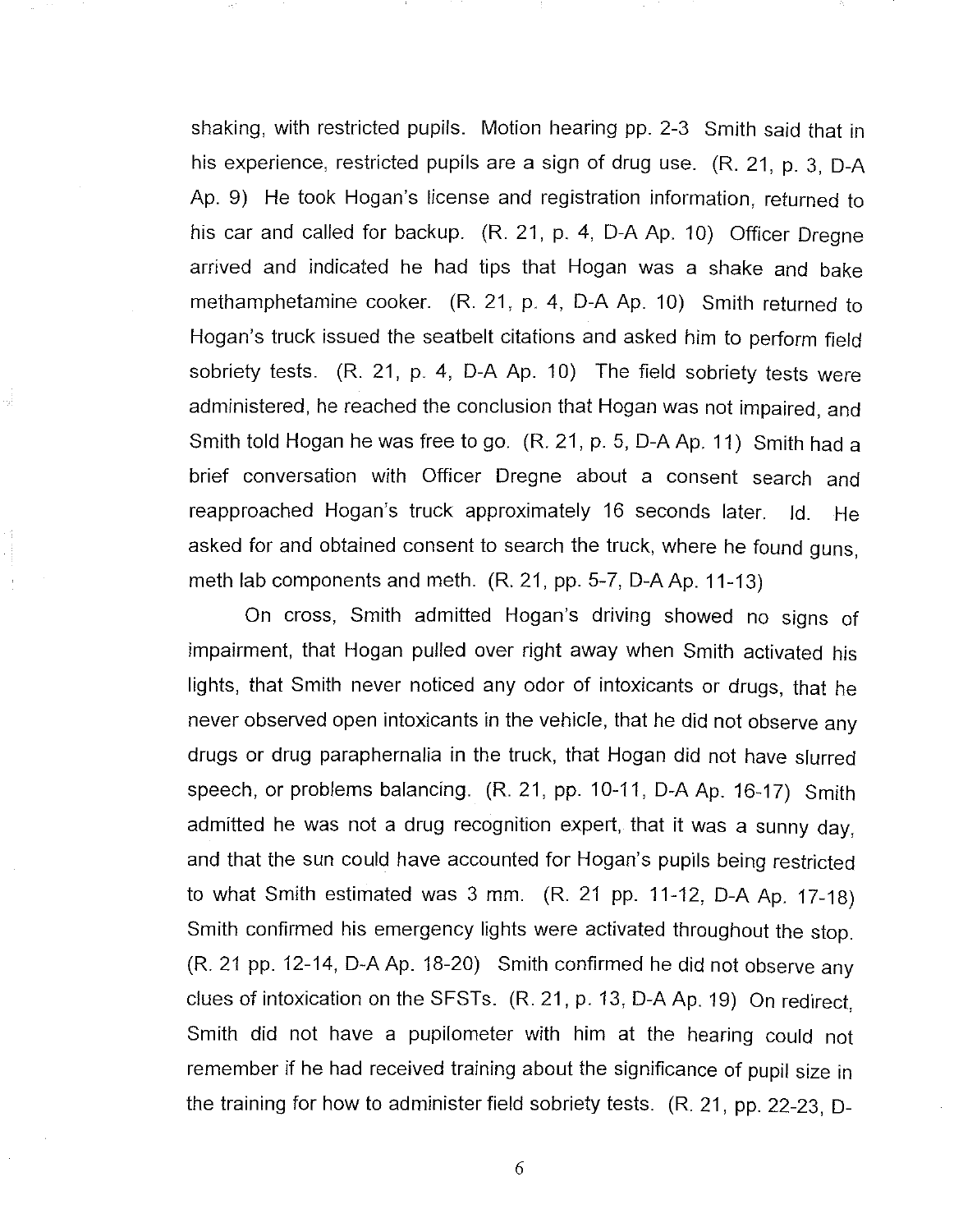A Ap. 28-29) The rest of the testimony at the hearing focused on Smith and another officer's recollections of how the search of the truck was performed and what happened to various items of evidence after the search. (R. 21, pp. 17-22, 23-29, D-A Ap. 23-28, 29-35)

## C. Judge Day's Ruling on Motions

After allowing some time for additional briefing by the parties, Grant County Circuit Court Judge Craig Day issued his rulings. First, Judge Day found Deputy Smith's statements about Hogan's pupil size to be insignificant in establishing reasonable suspicion to extend the traffic stop into an OWl investigation. (R. 22, pp. 2-3, D-A Ap. 80-81) Deputy Smith thought Hogan's pupils looked small but it was a sunny day, there was some distance between Deputy Smith and Hogan, Deputy Smith seemed somewhat unsure in his testimony about what pupil constriction meant except he thought it was connected with cocaine and possibly other drug use, Deputy Smith conceded he was not a drug recognition expert, and Deputy Smith's delivery of his testimony was unconvincing to Judge Day. (R. 22, pp. 2-3, D-A Ap. 80-81) This left only Deputy Smith's observation that Hogan appeared nervous to justify extending the traffic stop into an OWI investigation and, citing the cases State v. Betow, 226 Wis. 2d 90 (Ct. App. 1999) and State v. Gammons, 241 Wis. 2d 296 (Ct. App. 2001), Judge Day held that Deputy Smith did not have enough to extend the traffic stop into the OWl investigation. (R. 22, p. 3, D-A Ap. 81)

Judge Day then cited the approximately 16 second gap between the end of the field sobriety tests when Hogan and Deputy Smith went back to their respective vehicles and when Deputy Smith re-approaches Hogan to seek consent for a search of the vehicle as "a complete disjoinder as between Deputy Smith and Mr. Hogan." (R. 22, pp. 4-5, D-A Ap. 82-3) Judge Day weighed the time between the end of illegal stop and when Deputy Smith asked for a consent search, the fact that consent was sought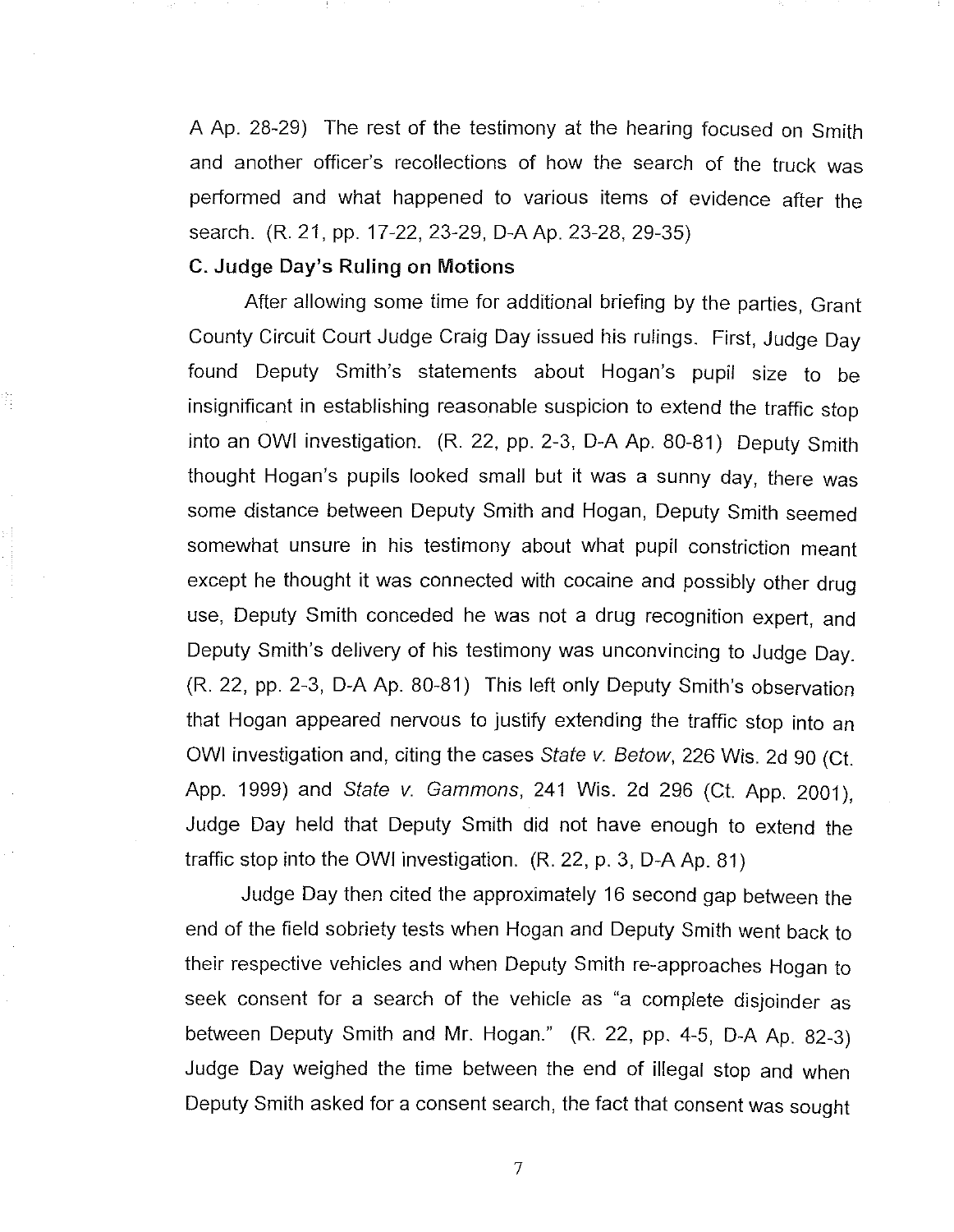in a wide-open, outdoor environment, the fact that Deputy Smith was privileged to have stopped Hogan for the initial traffic stop, Deputy Smith's demeanor toward Hogan at the time he asked for consent and what Judge Day impliedly believed was a lack of flagrancy of the official misconduct. (R. 22, pp. 5-8, D-A Ap. 83-86)

#### D. Trial Court Resolution of Case

In light of the rejection of his motions, Hogan subsequently reached a plea deal resulting in pleas to possessing methamphetamine and child neglect. (R. 23, pp. 1-2) He was sentenced to probation consecutive to a probation revocation prison sentence from an old case. (R. 24, pp. 9-10)

#### ARGUMENT

The violation of a person's  $4<sup>th</sup>$  Amendment rights against unreasonable search and seizure in the context of a traffic stop which has unjustifiably been extended into an  $\sim$ 15-minute criminal investigation is not cured by the law enforcement officer walking away from the suspect's vehicle for 16 seconds before reapproaching the suspect.

In a nutshell, the decision before this court is whether law enforcement's violation of Patrick Hogan's  $4<sup>th</sup>$  Amendment rights was sufficiently attenuated by what was at most a 16 second moment in time during which Patrick Hogan was free to leave and when the law enforcement officer recontacted him to attempt to gain access to Hogan's truck. Because answering this fundamental question "yes" would promote future violations of suspects'  $4<sup>th</sup>$  and  $5<sup>th</sup>$  Amendment Rights through law enforcement gamesmanship, the answer must be "no."

Analytically, the Court must first determine if the extension of the seatbelt violation stop into an OWl investigation was a violation of Hogan's rights against unreasonable searches and seizures. Second, the Court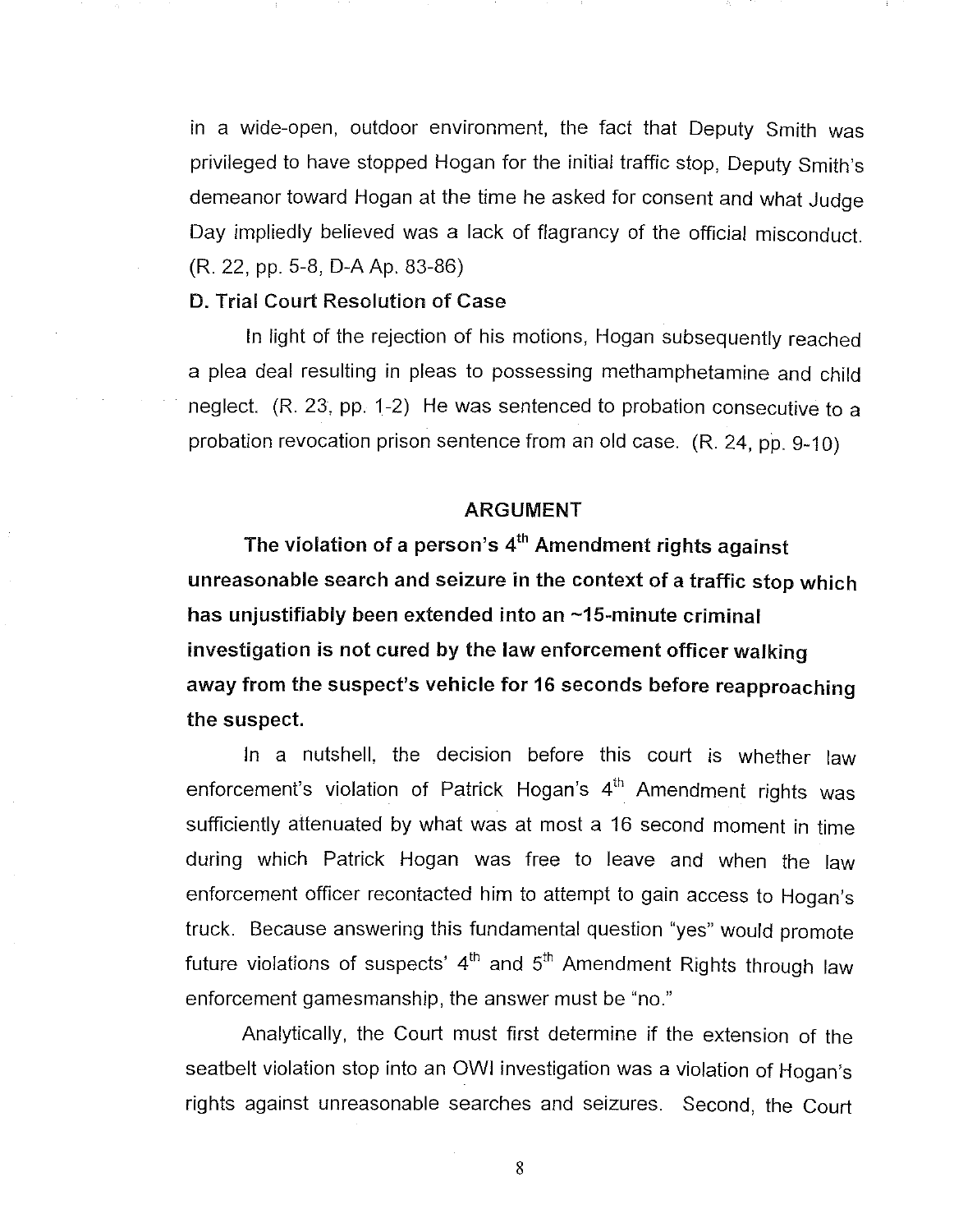must determine if the facts established at the trial court level show that the violation of Hogan's 4<sup>th</sup> Amendment rights was sufficiently attenuated from Deputy Smith asking for permission and then searching Hogan's truck.

I. Extending the seatbelt infraction stop of Defendant-Appellant to investigate him for OWl was a violation of Defendant-Appellant's state and federal Constitutional rights against unreasonable searches and seizures.

#### A. Standard of Appellate Review

"Whether there is reasonable suspicion that justifies a warrantless search implicates the constitutional protections against unreasonable searches and seizures contained in the Fourth Amendment of the United States Constitution and Article I, Section 11 of the Wisconsin Constitution. Accordingly, the determination of reasonable suspicion for an investigatory stop... is a question of constitutional fact. We apply a twostep standard of review to questions of constitutional fact. First, we review the circuit court's findings of historical fact, and uphold them unless they are clearly erroneous. Second, we review the determination of reasonable suspicion de novo."

State v. Williams, 241 Wis. 2d 631, 641-2, 623 N.W. 2d 106 (2001) (internal citations omitted).

## B. The Trial Court's Finding of Facts and Conclusions of Law

Judge Day found that Deputy Smith's observations on the day of the incident did not justify extending the traffic stop into a criminal investigation. He noted that the facts were basically undisputed. (R. 22, p. 1, D-A Ap. 79) The pre-indicia that Smith cited for extending the stop beyond the seatbelt stop were that Hogan was shaky, nervous, and had restricted pupils. (R. 22, p. 2, D-A Ap. 80) The main factual issue Judge Day focused on in his ruling was the testimony from Deputy Smith regarding Hogan's pupil size. In relevant part: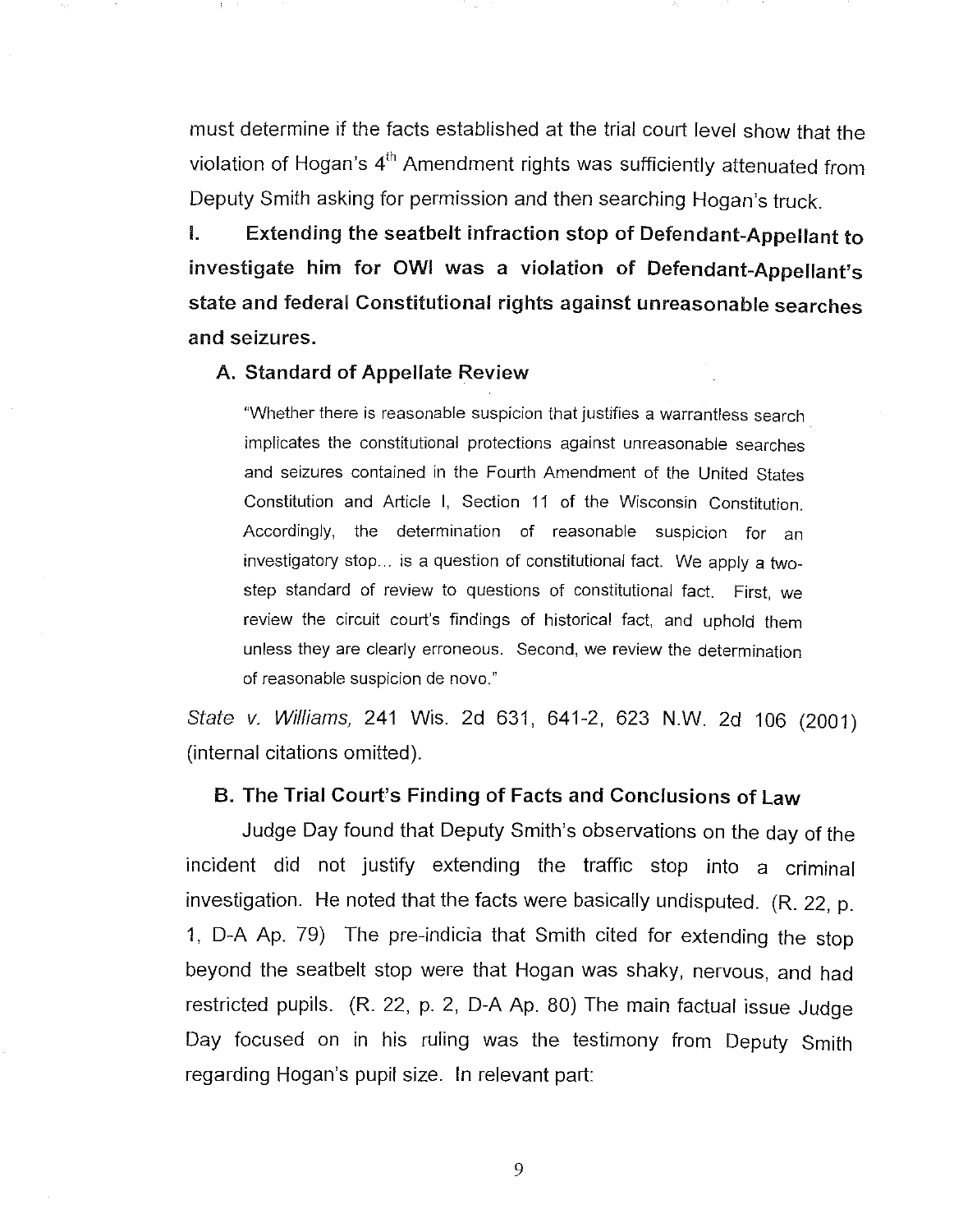"Deputy Smith testified that normal pupils are four to five to six millimeters. It was a bright, sunny day. And I want to deal with this whole pupil restriction issue, because it is troublesome.

Deputy Smith's Demeanor when he describes the pupil issue has the flavor of a guess. He concedes that he's not a drug detection expert. When asked what pupil restriction means, he offers this almost off the cuff response that well it can mean cocaine.

It is clear from his demeanor, from the timing of his responses, from the tone and tenor and lack of confidence in his voice, that he's not real sure what it all means. And frankly I'm dubious that you can detect, with the naked eye, from three, four, six, eight feet  $-$  whatever it is  $-$  a cone or two millimeter difference in the size of somebody's pupils. And an officer that is untrained in what it means is not entitled to extend the stop based on a hunch about what it might be.

And so I can't attribute any power or persuasive force to Deputy Smith's observation of the pupils. It doesn't mean anything on this record with what Deputy Smith knows about it.

And so we then slide that observation into irrelevance. And we're left with a guy who gets pulled over for a seat belt and is nervous and shaky. That does not, based upon the rulings in Betow and in  $-$  thank you  $-$  in Gammons, as cited in [defense attorney's] brief, that does not constitute sufficient suspicion to extend a seat belt citation for field sobriety tests.

So there is a point at which this stop becomes unlawful. And it is unlawful when it is extended beyond that which a seatbelt citation would have required ... "

(R. 22, pp. 2-3, D-AAp. 80-81)

## **C. Reasonable suspicion and suppression of illegally obtained evidence**

Americans have a right to be secure in their persons and property against unreasonable intrusions **by** the government. U.S.CA Const.Amend. 4, W.SA Const. Art. 1, §11. This U.S. Constitution's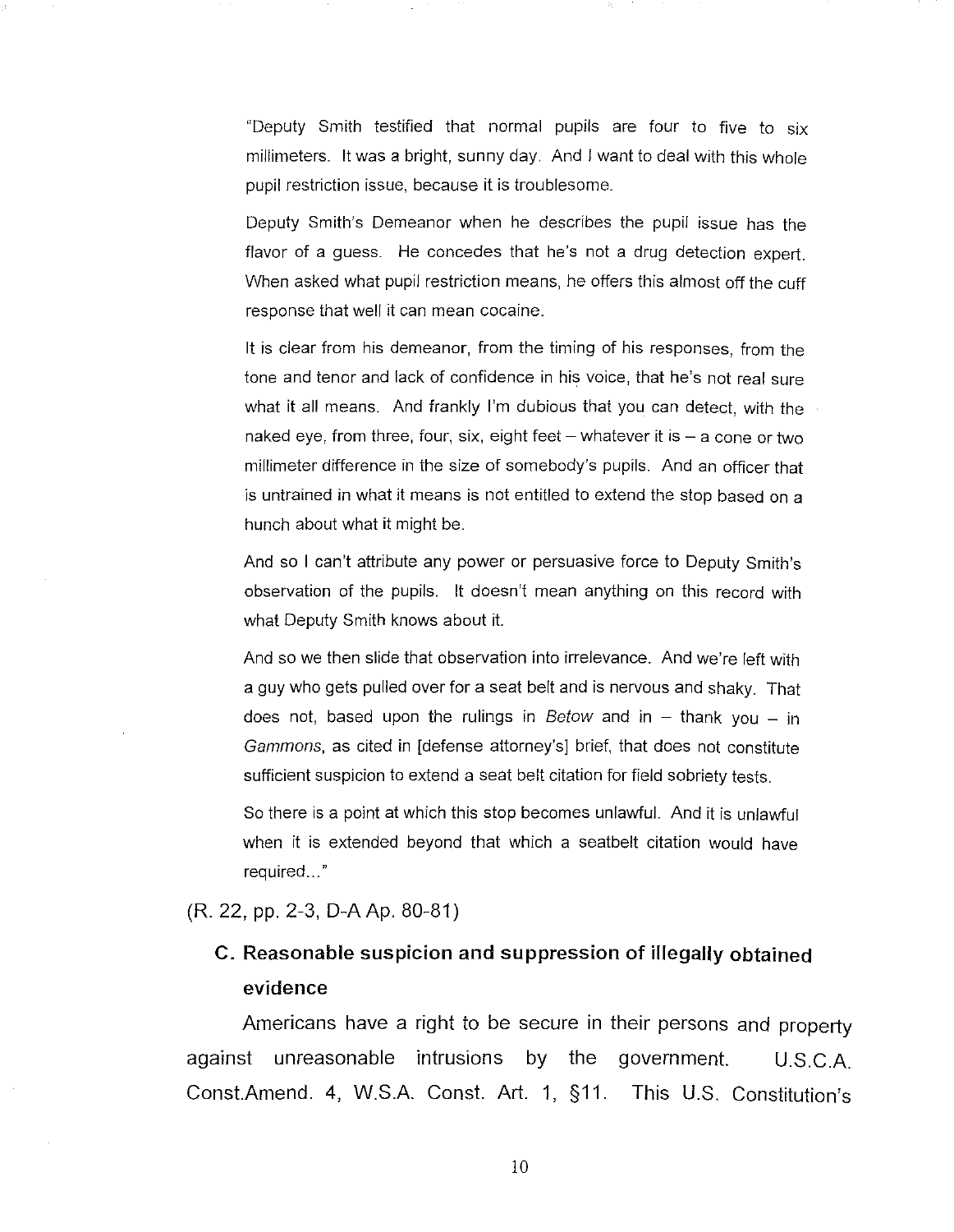guaranty against violations of these rights by all levels of government. U.S.C.A. Const.Amend. 14, Mapp v. Ohio, 367 U.S. 643 (1961). Evidence gathered by law enforcement in violation of the  $4<sup>th</sup>$  amendment is typically treated as inadmissible "fruit of the poisonous tree" by courts as a way of protecting individual rights by deterring official misconduct.

A law enforcement officer is required to have reasonable suspicion to perform an investigative Terry stop or to extend a traffic stop into an OWl investigation as set forth in State v. Betow, 226 Wis. 2d 90, 94-95, 593 NW. 2d 499 (Ct. App. 1999):

If, during a valid traffic stop, the officer becomes aware of additional suspicious factors which are sufficient to give rise to an articulable suspicion that the person has committed or is committing an offense or offenses separate and distinct from the acts that prompted the officer's intervention in the first place, the stop may be extended and a new investigation begun. The validity of the extension is tested in the same manner, and under the same criteria, as the initial stop.

See also State v. Colstad, 260 Wis. 2d 406, 420, 659 N.W. 2d 394 (Ct. App. 2003). (In evaluating whether the extension of a traffic stop for field sobriety tests is valid, "... [a court] must determine whether the officer discovered information subsequent to the initial stop which, when combined with information already acquired, provided reasonable suspicion that [the defendant] was driving while under the influence of an intoxicant.")

**D. Patrick Hogan** was **wrongfully detained when law enforcement extended a traffic stop into a criminal investigation without reasonable suspicion and this illegal detention is deserving of suppression of the fruits of this poisonous tree.** 

Deputy Smith put forward three reasons for his decision to detain Hogan: Hogan's nervousness, Hogan's shakiness, and Hogan's restricted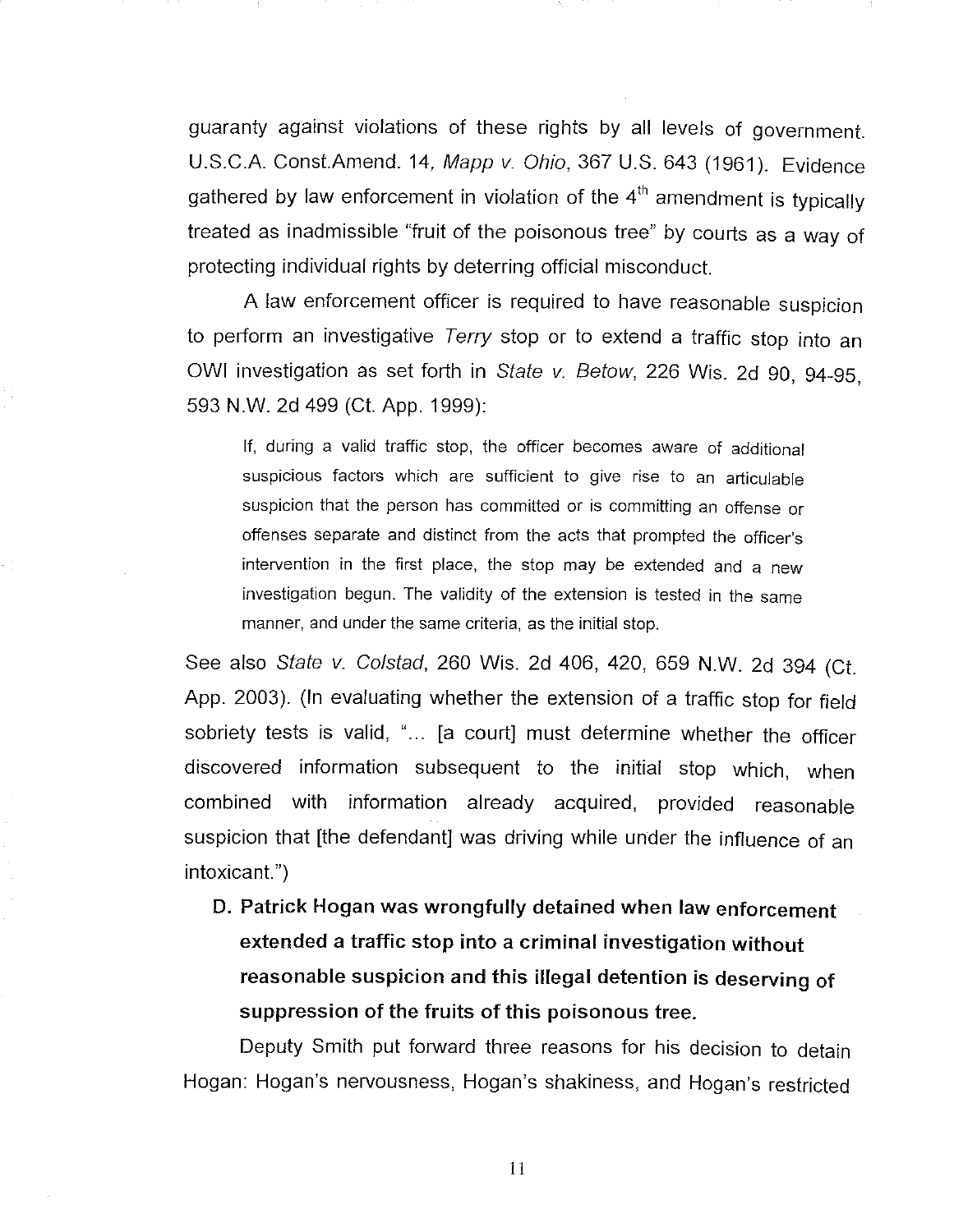pupil size. We agree with Judge Day's frank analysis as to how unpersuasive Deputy Smith was in his testimony at the motion hearing as to what Smith believes he saw with respect to pupil size and whether that had any force in establishing reasonable suspicion to detain Hogan considering Smith's lack of knowledge and certainty about any of what he thought he knew on the subject. Judge Day further pointed out that Deputy Smith was not a ORE and that the sunny day could have accounted for Hogan's pupils being restricted to what Smith estimated to be 3 mm. (R. 21, pp. 11-12, D-A Ap. 17-18) Considered in combination with Smith's lack of observations of the normal indicia of intoxication (R. 21, pp. 10-11, D-A Ap. 16-17), Deputy Smith and Officer Dregne had nothing but a strong hunch that Hogan was trouble and probably guilty of something. A person being nervous and shaking when stopped by police are not adequate reasons to detain someone and to find that it is would invite future unjustifiable detainer of individuals for evidentiary fishing expeditions by law enforcement. The detention of Hogan beyond the time necessary to issue a seatbelt citation to him and his wife was a violation of Hogan's rights against unreasonable searches and seizures.

**II. The 16-second break between the end of the field sobriety tests and** Deputy **Smith's reapproach of Defendant-Appellant's truck was not sufficient to attenuate the illegal detention of Defendant-Appellant and render his giving of consent to a search of the truck valid.** 

**A. Standard of Appellate Review** 

Similar to the review of trial court-level decisions regarding reasonable suspicion, Appellate courts review factual determinations by the trial court using a clearly erroneous standard but gives no deference to the trial court's application of constitutional legal principles to those facts. State v. Martin, 343 Wis. 2d 278, 279, 816 N.W. 2d 270 (2012); See also State v. Hampton, 330 Wis. 2d 531, 544, 793 N.W. 2d 901 (Ct. App. 2010).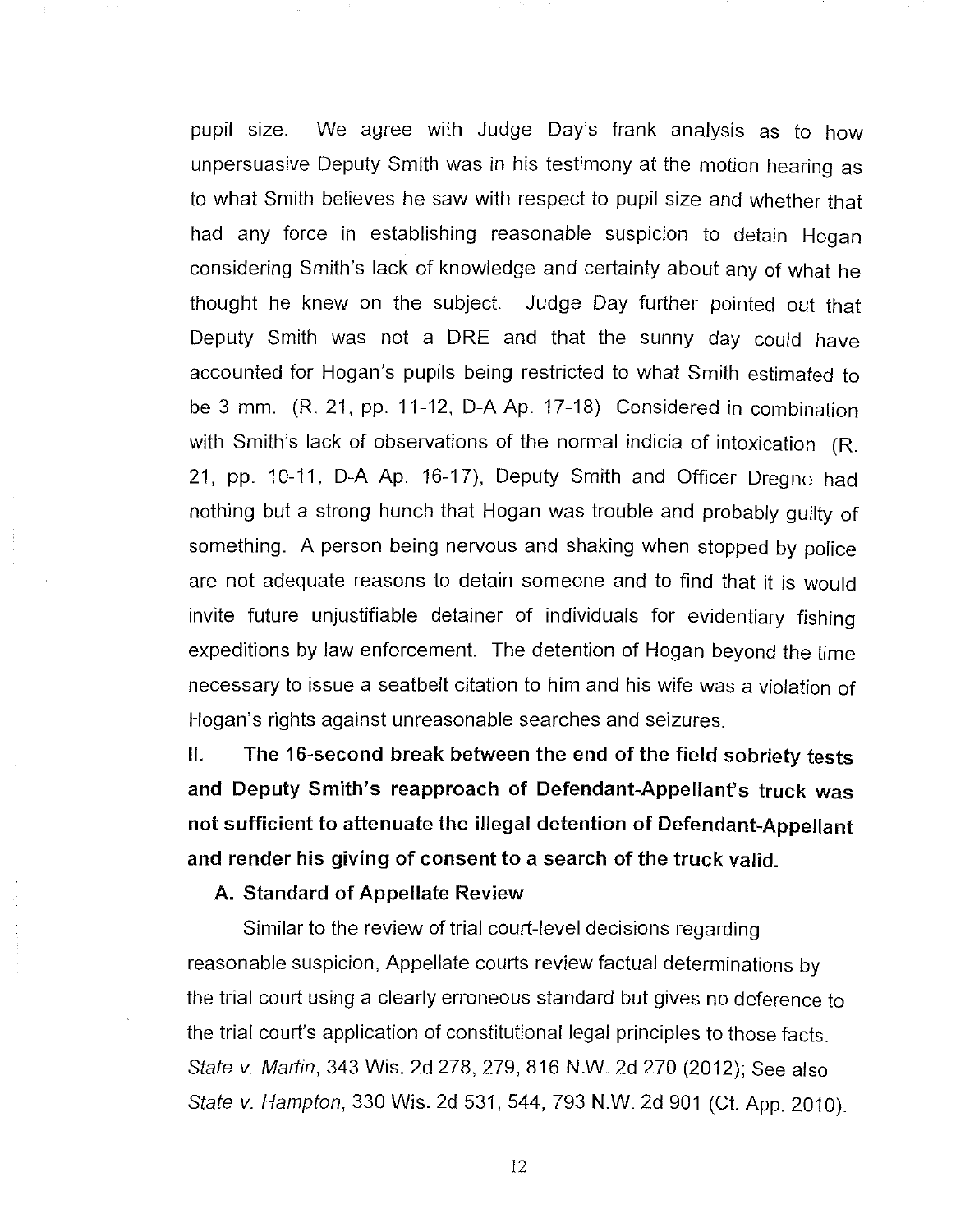Appellate courts consider questions of the voluntariness of statements according to the same 2-step process. State v. Phillips, 218 Wis. 2d 180, 193-4, 577 N.w. 2d 794 (1998).

### B. The Trial Court's Finding of Facts and Conclusions of Law

The judge refers to the video as demonstrating undisputedly what happened. (R. 22, p. 5, D-A Ap. 83) Judge Day ruled that the gap of approximately 16 seconds after the conclusion of the SFSTs and Deputy Smith reapproaching the vehicle was "a complete disjoinder as between Deputy Smith and Mr. Hogan. That is to say, Deputy Smith completely terminates the contact. That is significant." (R. 22, p. 4, D-A Ap. 82)

Judge Day compared this case to Bermudez and emphasized that in Bermudez the police made a show of force in a hotel room and that here the stop was made on a bright summery day outdoors and that the officer's demeanor was "unauthoritative, unthreatening, friendly almost." (R. 22, pp. 4-5, D-A Ap. 82-83) Judge Day commented on Deputy Smith's tone of voice being that of almost asking a favor "hey can I talk to you for a second  $-$  or something to that effect."  $(R. 22, p. 5, D-A Ap. 83)$ 

Judge Day put some value on the idea that Deputy Smith did not need to verbally or physically stop Hogan's vehicle a second time and also on the fact that the initial stop of Hogan's truck was for a valid reason. Judge Day analogized Hogan's case to Phillips, in which officers spoke to a suspect in his basement after entering the basement through open cellar doors. (R. 22, pp.5-6, D-A Ap. 83-84) Quoting at length from Phillips, 218 Wis. 2d at 207, Judge Day considered agents entering Phillips' basement through open cellar doors to investigate a tip that Phillips might be a marijuana dealer to be conceptually similar to Hogan's situation. (R. 22, pp. 6-8, D-A Ap. 84-86) Judge Day specifically emphasized the friendliness of Deputy Smith and how this stop was outdoors on a nice day and Hogan's consent to the search.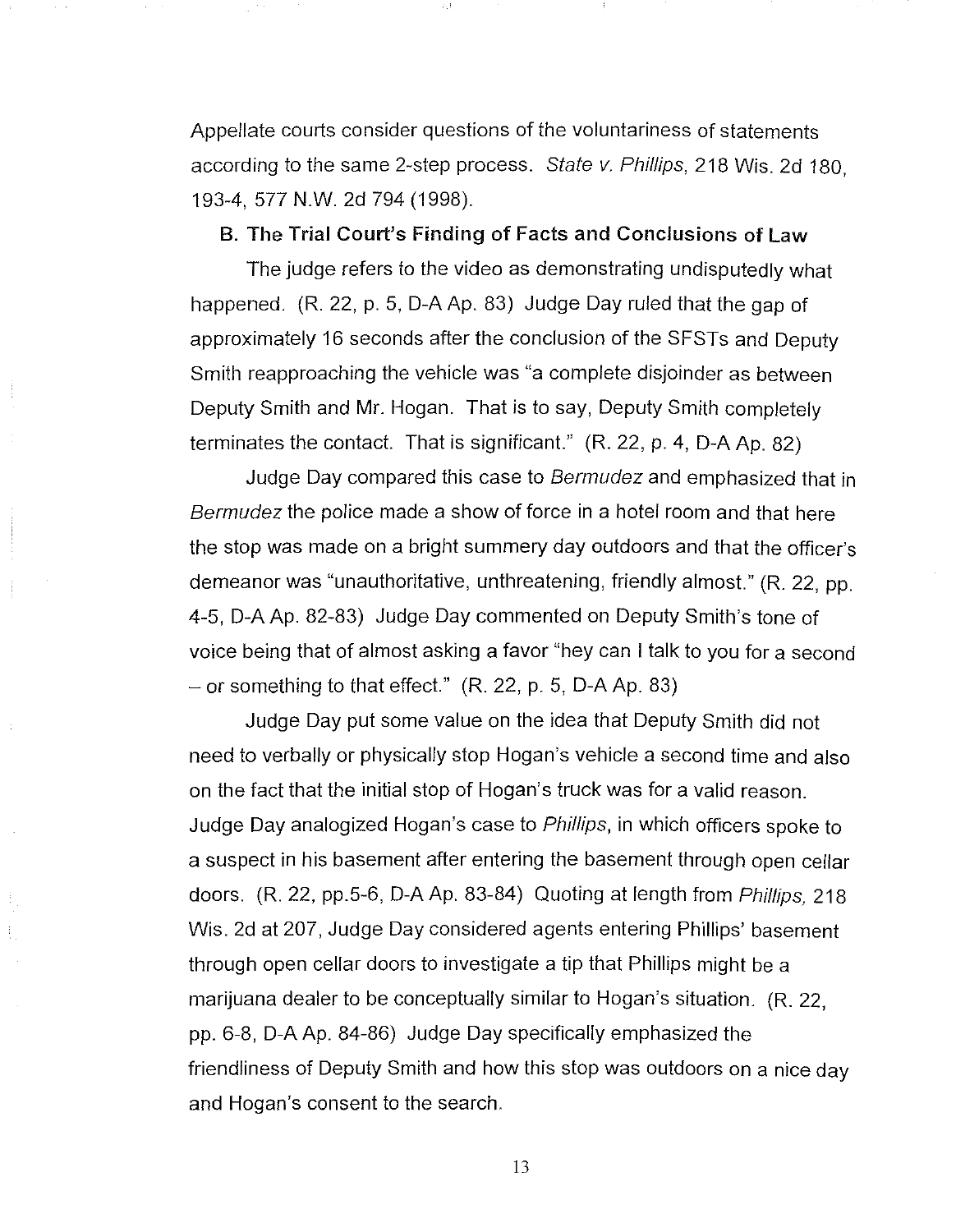Looking at the factor of the temporal proximity of the official conduct and the consent to search/seizure of evidence, Judge Day pointed to the rule that it is necessary to look at both the gap between the official misconduct and the consensual search and the conditions that existed at that time. As in Phillips, Judge Day found that the time was short, but the conditions were such that they contravened the short time. (R. 22, p. 7, D-A Ap. 85) Looking at the "intervening circumstance" factor, Judge Day put great weight on the termination of the original stop and that fact that Hogan had not left the scene in the ~16 seconds before Deputy Smith recontacted him. (R. 22, p. 8, D-A Ap. 86)

Finally, in considering the purpose and flagrancy of the official conduct and looking at the purpose of the exclusionary rule (to discourage police misconduct), Judge Day decided that the product of the illegality was the field sobriety test results and once the stop was terminated, there wasn't "any point in excluding evidence that is obtained on a whole new contact" (R. 22, pp. 8-9, D-A Ap. 86-87) He noted that Deputy Smith's actions were not flagrant as what occurred in Bermudez.

Putting all those factors together, Judge Day denied Hogan's motions to suppress. (R. 22, p. 9, D-A Ap. 87)

#### **C. Standard for Exclusionary Rule and Attenuation**

Warrantless searches are per se unreasonable under the fourth amendment. State v. Jones, 278 Wis. 2d 774, 781, 693 N.W. 2d 104 (Ct. App. 2005). However, a search authorized by consent is wholly valid unless that consent is given while an individual is illegally seized. Id. at 781-782.

"The primary purpose of the exclusionary rule 'is to deter future unlawful police conduct.' It is a judicially-created rule that is not absolute, but rather requires the balancing of the rule's remedial objectives with the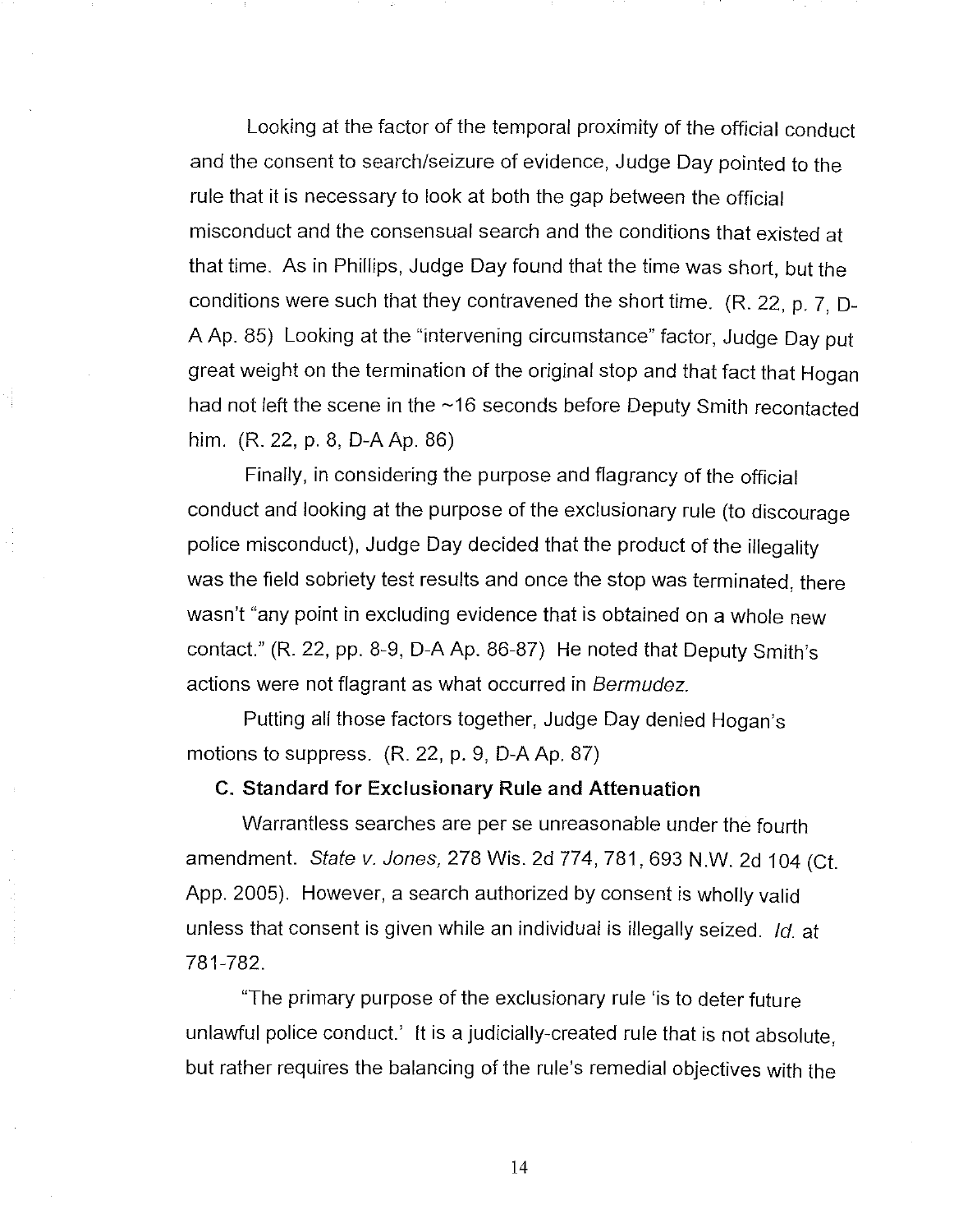"substantial social costs exacted by the exclusionary rule." State  $v$ . Felix, 339 Wis. 2d 670,690,811 N.w. 2d 775 (2012). (internal citations omitted)

The Wisconsin Supreme Court, following the holding of the United States Supreme Court in Brown v. Illinois, 422 U.W. 590 (1975), ruled:

The mere fact that consent to search is voluntary within the meaning of Schneckloth and Rogers does not mean that it is untainted by prior illegal conduct. When, as here, consent to search is obtained after a Fourth Amendment Violation, evidence seized as a result of that search must be suppressed as "fruit of the poisonous tree" unless the State can show a sufficient break in the causal chain between the illegality and the seizure of evidence.

In Brown, the United States Supreme Court set forth three factors for determining whether the causal chain has been sufficiently attenuated: (1) the temporal proximity of the official misconduct and seizure of evidence; (2) the presence of intervening circumstances; and (3) the purpose and flagrancy of the official misconduct.

State v. Phillips, 218 Wis. 2d 180, 204-5 (1998) (internal citation omitted). See also State v. Bermudez, 221 Wis. 2d 338, 585 N.W. 2d 628 (Ct. App. 1998)

"Under the temporal proximity factor, we examine 'both the amount of time between the illegal entry and the consensual search and the conditions that existed during that time.'" State v. Phillips, 218 Wis. 2d 180,206,577 N.w. 2d 794 (1998); citing state v. Anderson, 165 Wis. 2d at 441 at 448-9, 477 N.W. 2d 277 (1991).

**D. Evidence discovered during the search of Hogan's truck should be suppressed as fruits of the poisonous tree because the taint of Deputy Smith's -15-minute illegal detention of Hogan still existed 16 seconds after terminating the initial contact.** 

As Judge Day ruled, the facts are essentially undisputed and are best shown by the squad car video (with audio). A simple seatbelt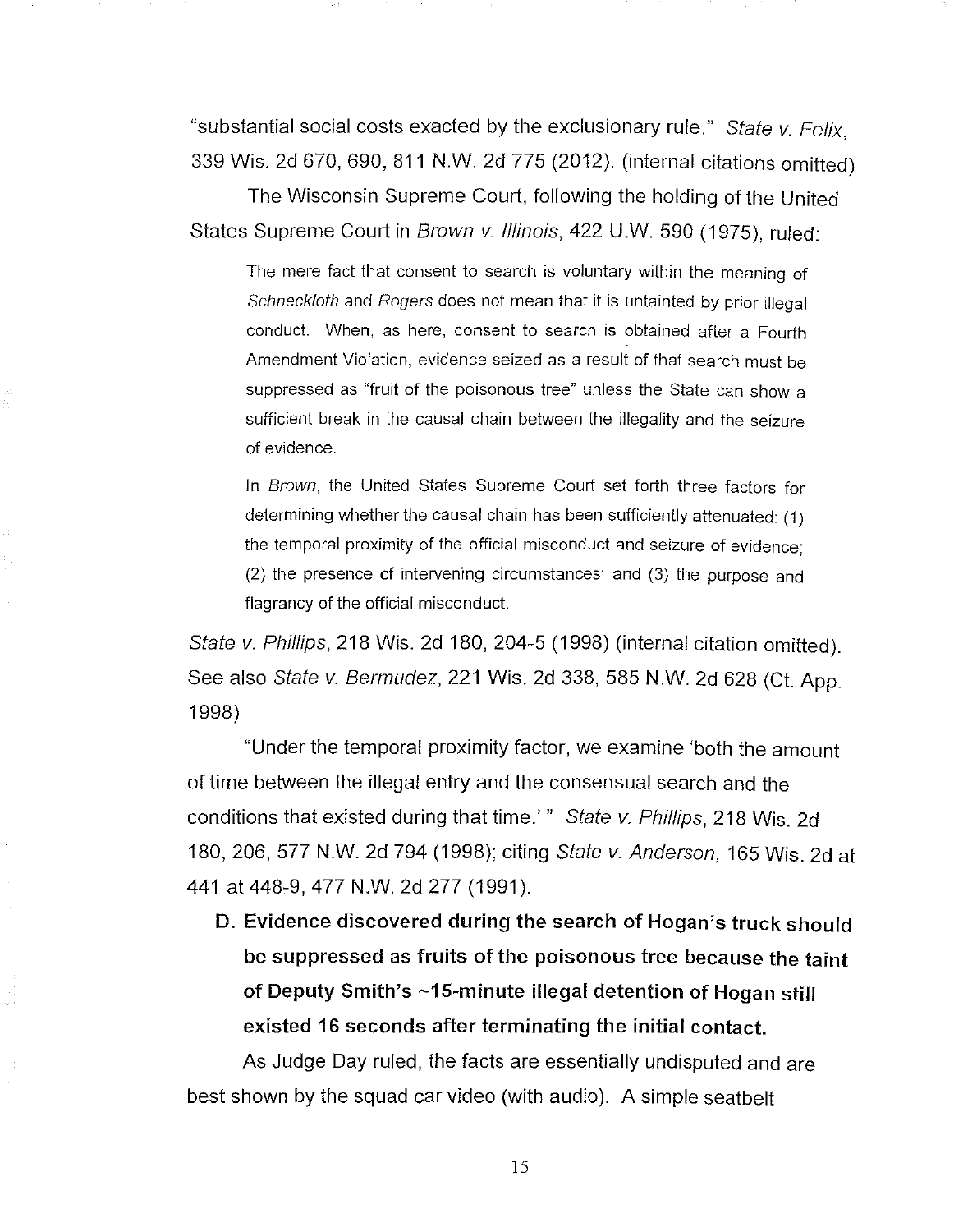violation stop grew into an OWl investigation and later a vehicle search based on Deputy Smith's strong hunch that Hogan was up to no good, something he thought he remembered about restricted pupil size indicating drug use, and Officer Dregne reporting he had heard rumors that Hogan was a methamphetamine cook. After being detained approximately 24 minutes, after field sobriety tests tumed up little or no evidence of intoxication, Deputy Smith verbally released Hogan but then recontacted approximately 16 seconds later seeking permission to search Hogan's truck. Smith's squad car lights continued to flash and Hogan, a probationer being reapproached by a Sheriff's Deputy who had just put him through SFSTs, again complied with the Deputy's request.

The illegal detention of Hogan lasted from, at a minimum, the time when Deputy Smith should have issued the seatbelt ticket and sent Hogan on his way and the time that Hogan was verbally released. As a practical matter, though, the illegal stop never ended. After Deputy Smith verbally released Hogan at 24:44 in the squad car video, walked back to his truck , got in his truck and presumably took a few seconds to look at the citation he had just been handed, or to speak to his wife and/or his daughter, or to get buckled in. Deputy Smith began walking the short distance from his squad car to Hogan's truck at almost the exact moment when Hogan closed the truck door behind him. Taking a moment to get one's bearings after being detained and investigated for a crime would be a natural impulse. During this same 16 seconds Officer Dregne and Deputy Smith quickly powwowed about seeking permission to search and then Deputy Smith reapproached Hogan's truck. Video 24:44-25:00. As Judge Day and District Attorney Pozorski said in their oral ruling and brief (respectively), the time Hogan and Smith separated seems even shorter than 16 seconds. (R. 22, pp. 3-4, D-AAp. 81-82; R. 9, p. 3, D-AAp. 81)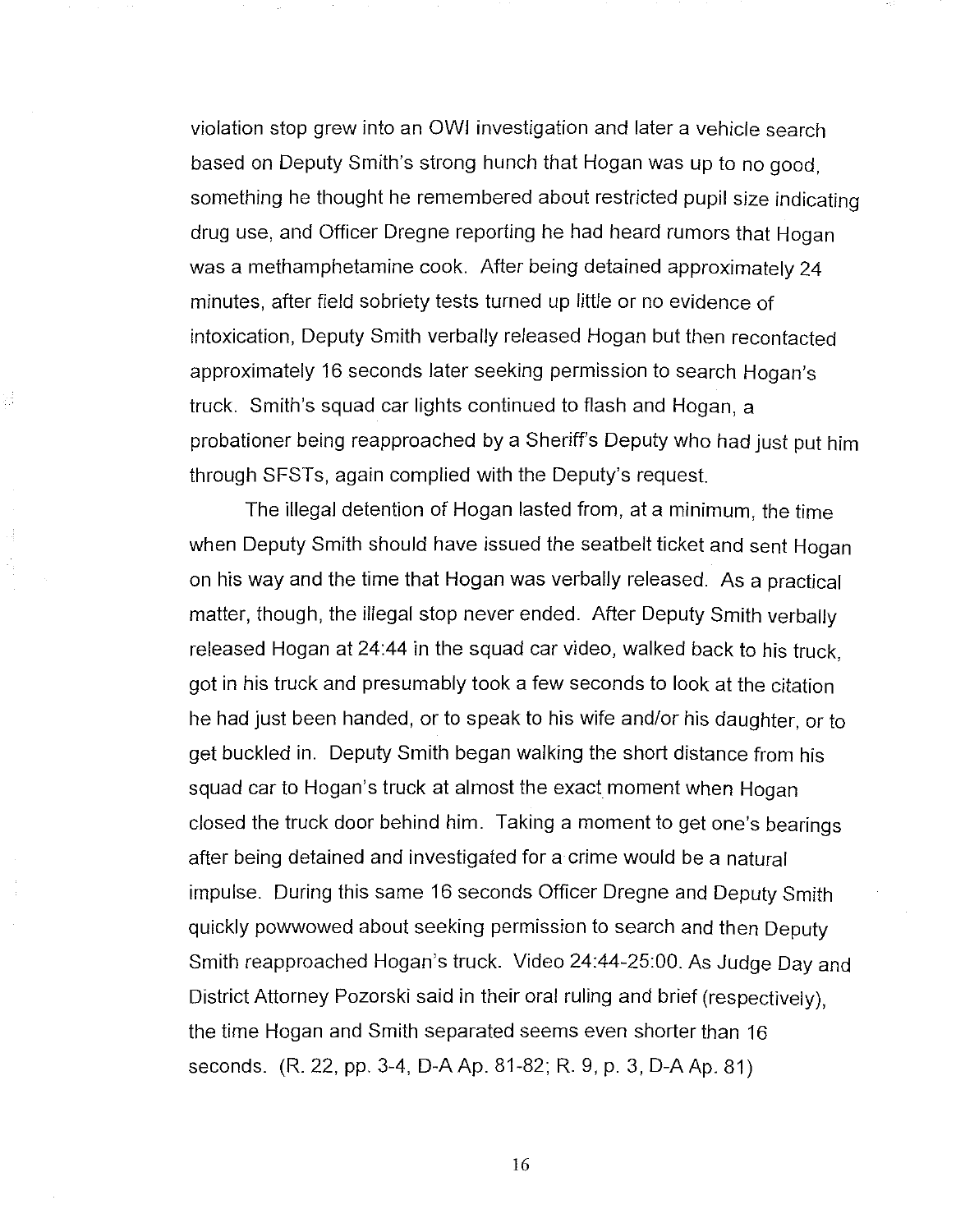To the extent Hogan had walked back to his truck, opened the door, got in and closed the door behind him in those 16 seconds, Judge Day is wrong that Hogan wasn't taking reasonably prompt and situationallynecessary steps in the process of removing himself from the scene. To the extent that Hogan had not managed to walk back to his truck, get in, close the door, buckle in, check on his wife and child, place the citations , start the truck engine, make sure it was safe to enter traffic and leave within 16 seconds, Judge Day is correct that Hogan had not yet left and Smith did not need to re-stop him. Deputy Smith didn't need to re-stop Hogan because Hogan was still stopped. Considering the totality of the circumstances, the 16 seconds might as well have been no break at all because there was no chance for Hogan to significantly physically or psychologically distance himself from Deputy Smith before Smith returned.

The District Attorney argued in his brief that little or no weight should be ascribed to Deputy Smith's emergency lights being continually on through the process because at the end of a stop the lights will sometimes remain on, not meaning the person is not free to go, but instead remained lit for the safety of all nearby. (R. 9, p. 2, D-A Ap. 63) Hogan concedes this point but does argue that the fact that the squad car emergency lights remained on should be given weight in determining whether the first stop ended and any analysis of the voluntariness of Hogan's consent to search the truck. As the video shows, Deputy Smith at 24:44 didn't thank Officer Dregne for his help, return to his squad car, report in that the stop was done and drive away. Rather, in the space of 16 seconds he returned to his car, consulted with Officer Dregne to try to figure out how he could continue his evidentiary fishing expedition and reapproached Hogan. Smith's emergency lights remained on, at least in part, because Deputy Smith was thinking and acting to prevent the stop from ending.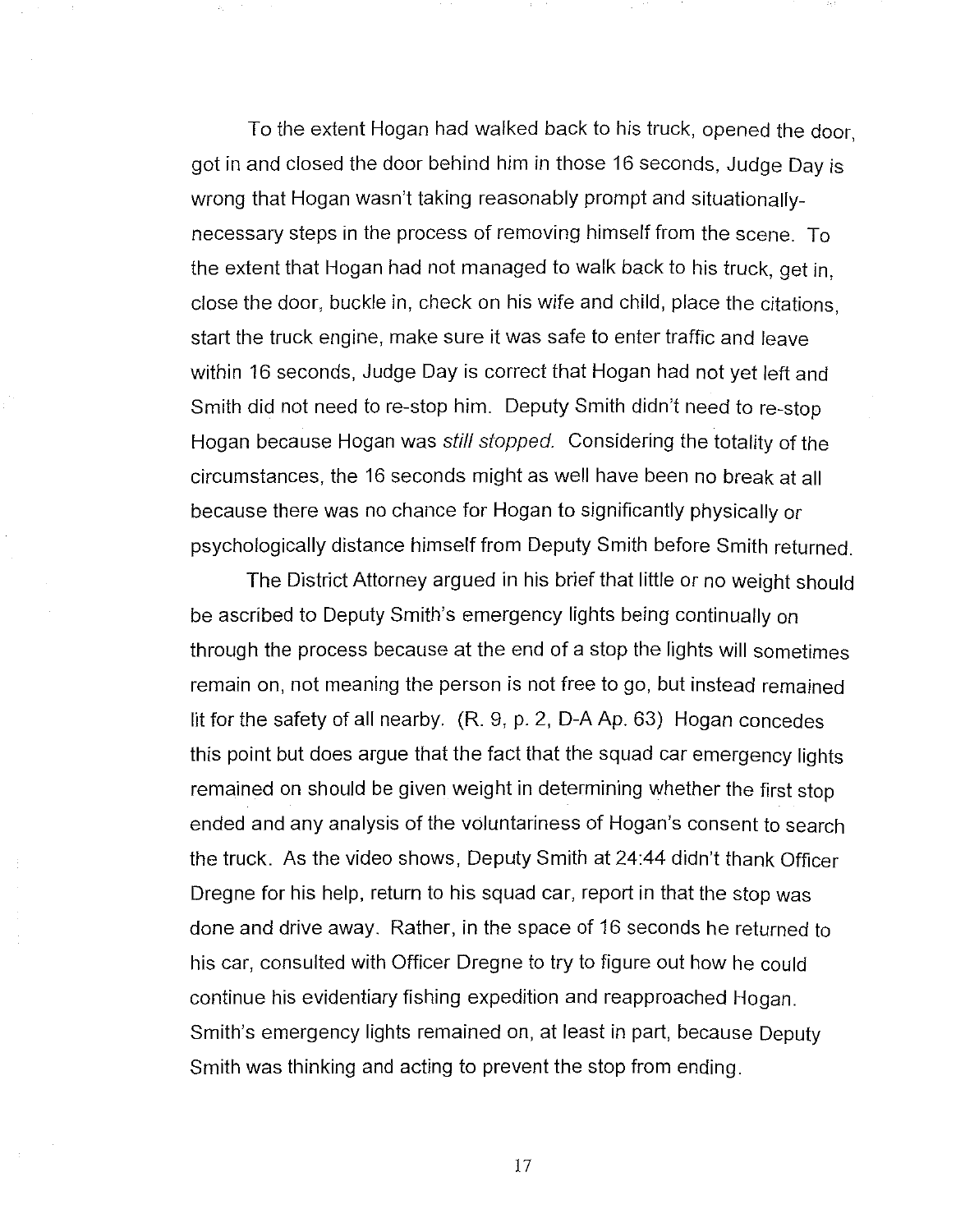The analysis for evidence seized as a result of a facially consensual search after a  $4<sup>th</sup>$  amendment violation is a 3 factor test looking at 1. how close the official misconduct is (both in time and conditions) to the search and seizure, 2. any intervening circumstances, and 3. the purpose and flagrancy of the official misconduct. Brown v. Illinois, 422 U.W. 590 (1975). State v. Phillips, 218 Wis. 2d 180, 204-5 (1998); State v. Bermudez, 221 Wis. 2d 338, 585 N.W. 2d 628 (Ct. App. 1998); U.S. v. lenco, 182 F.3d 517, 526 ( $7^{\text{th}}$  Cir. 1999).

In this case the illegal stop commenced at whatever time Deputy. Smith would have reasonably issued the seatbelt citations and have sent Hogan on his way. At best the illegal stop terminated 16 seconds before Smith reapproached Hogan and asked for consent. The circumstances are as they appear in the video. Hogan is stopped for a seatbelt violation, waits approximately 10 minutes as Smith radios for backup and a drug dog and then chats with Officer Dregne and drafts a citation, is asked out of his car, is asked to perform field sobriety tests and is verbally released approximately 24 minutes after being stopped, before being contacted again 16 seconds later. The day is sunny and Deputy Smith has a respectful demeanor, but there is no doubt who is in control during the entire encounter. Hogan is not free to leave with the possible exception of if Hogan had hustled and pulled away in 16 seconds. Smith was acting in his official capacity, in his uniform with a gun and a squad car with flashing emergency lights and was asking questions aimed at gathering evidence of a possible crime. He didn't inform Hogan of Hogan's ability to refuse to consent or of his lack of a search warrant.

The additional fact that Hogan was a probationer and thus subject to the whims of his probation agent made Smith's search request seem even less discretionary than a "normal person" might think. Hogan had rights against unreasonable searches and seizures. These rights either just had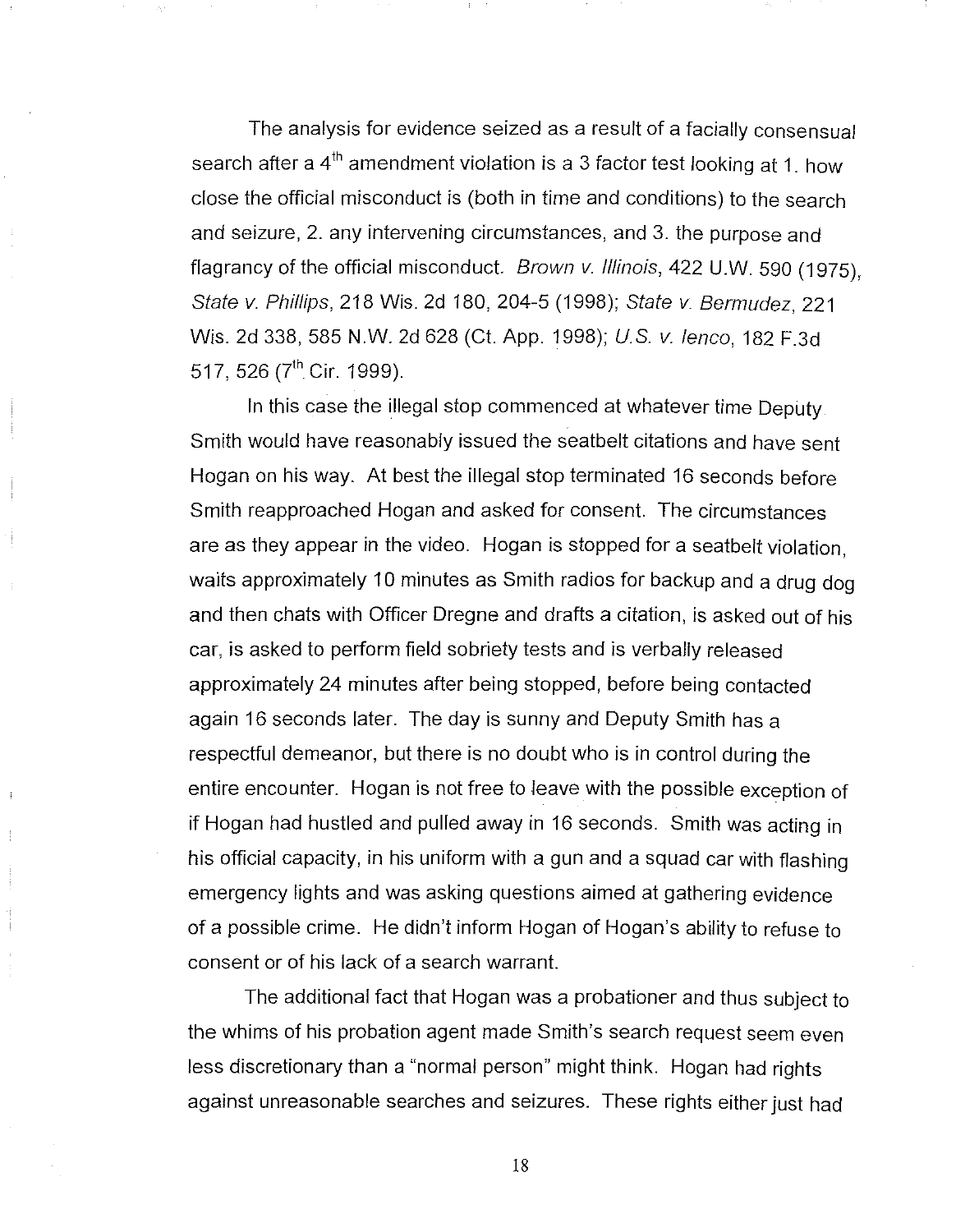been or arguably were continuing to be violated by Deputy Smith at the time Smith reapproached his truck and asked for permission to search it.

As for the second factor, the only intervening circumstance which could exist would be the 16 seconds between when Hogan was verbally released and when he was recontacted. This point has been described amply above.

The third factor is the purpose and flagrancy of the official conduct. The purpose of the misconduct was to investigate Hogan for drunk driving or other crimes. It seems clear from the video that he stumbled on Hogan because of a seatbelt violation and quickly developed a strong hunch that something more was happening, a hunch which was reinforced when Officer Dregne told him he had heard Hogan was a meth cook. Caught up in the urgency of the hunt, Smith either lost sight of whether he had reasonable suspicion to extend the traffic stop into a criminal investigation or thought he had enough evidence because of the restricted pupils being a sign (he thought) of illegal drug use.

There was one interesting minute in the squad car video at 10:25- 11 :25. Deputy Smith and Officer Dregne are chatting in or near Smith's squad car. Deputy Smith has previously requested a drug dog be sent out and Officer Dregne asks Smith if he has an estimated time for arrival ("ETA") for the dog. Smith replies no, but if the dog is at his house, he'll be here soon. Smith says he's going to ask Hogan to do SFSTs based on his observations. Officer Dregne says "You might get consent, I'm not sure how smart he is about that stuff..." Smith replies "yeah, I'm not sure..." This ~1 minute clip shows that Smith and Dregne are focusing their energies on developing a legal way to search Hogan's vehicle, either through an automobile passenger compartment search incident to arrest (if drunk driving probable cause can be developed) or a drug dog alert, or consent to a search. It is roughly 15 minutes later (24:44), roughly 15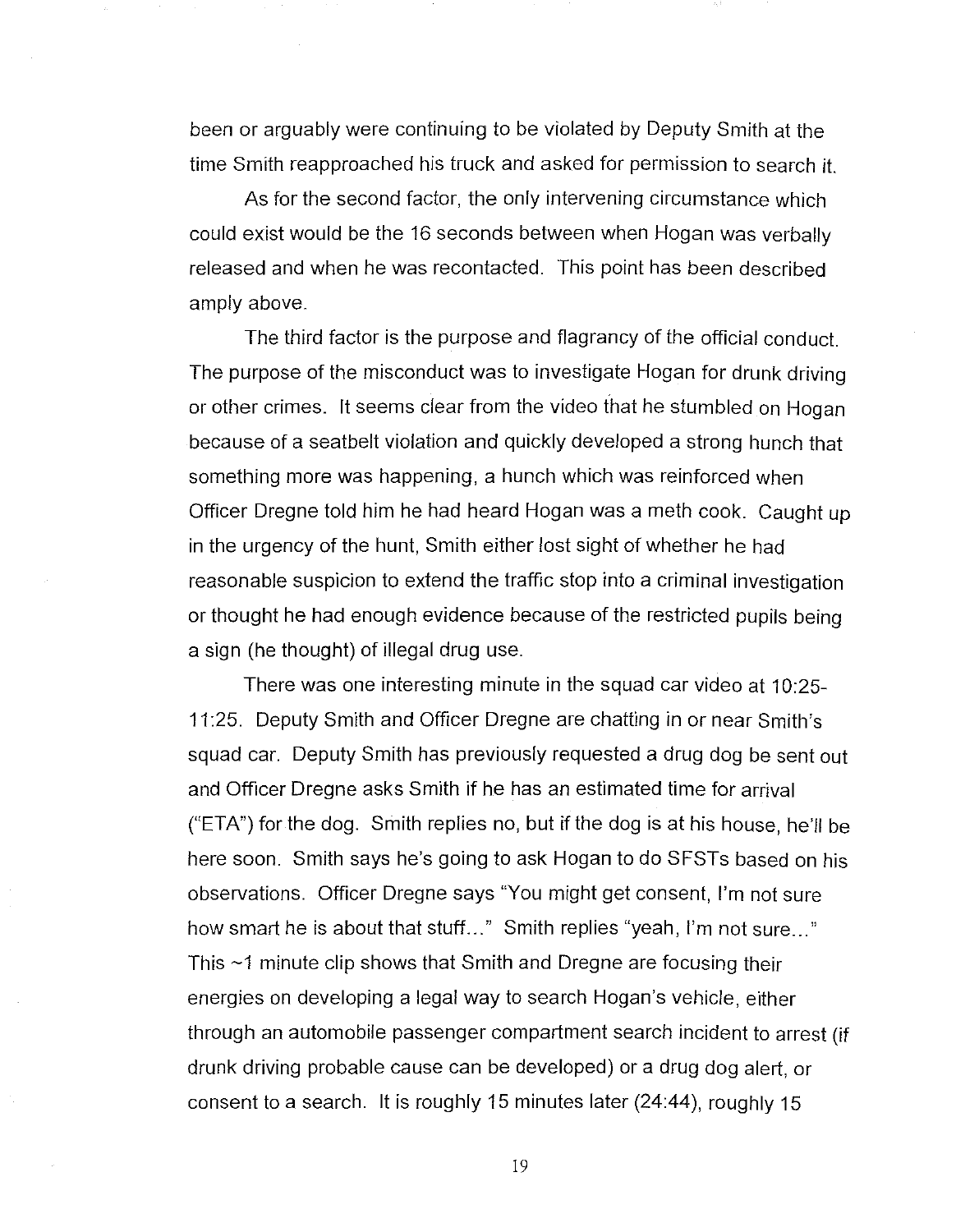minutes after the illegal search could be thought to have started, when no drug dog and no probable cause for arrest has materialized up that Dregne reminds Smith to try for consent after Smith has tried to terminate the stop, so Smith reapproaches Hogan quickly before he can drive off. As is probably the case with the overwhelming majority of  $4<sup>th</sup>$  Amendment violations by law enforcement patrol officers, it was admirable law enforcement zeal unchecked by adequate dispassionate analysis which led to the violation of Hogan's rights.

As Judge Day noted, the purpose of the exclusionary rule is to deter future police misconduct. (R. 22, p. 8, D-A Ap. 86) Judge Day was wrong, though, to conclude that granting suppression would not have any point. (R. 22, p. 9, D-A Ap. 87) Suppressing the fruits of the search of Hogan's truck would send both a generic and a specific message to law enforcement around the state. The specific message would be that "microdisengagement" by law enforcement in the context of a  $4<sup>th</sup>$  Amendment violation is not going to ordinarily be allowed to cure the taint of the stop. The more generic message you would be sending is that when law enforcement doesn't exercise proper caution and violates individuals'  $4<sup>th</sup>$ Amendment rights, they will not be allowed to benefit from those mistakes so long as the taint can reasonably be thought to have influenced the subsequent consent.

The temporary burn the Grant County Sheriff's Department and Boscobel Police Department might feel in the short run would be more than offset by the increased quality of police work and increased respect for law enforcement in the community (the shortage of which Smith and Dregne lamented around the time they began violating Hogan's rights  $$ see squad car video 9:20-10:00) if your ruling leads law enforcement to more diligently self-regulate their practices in the decades to come.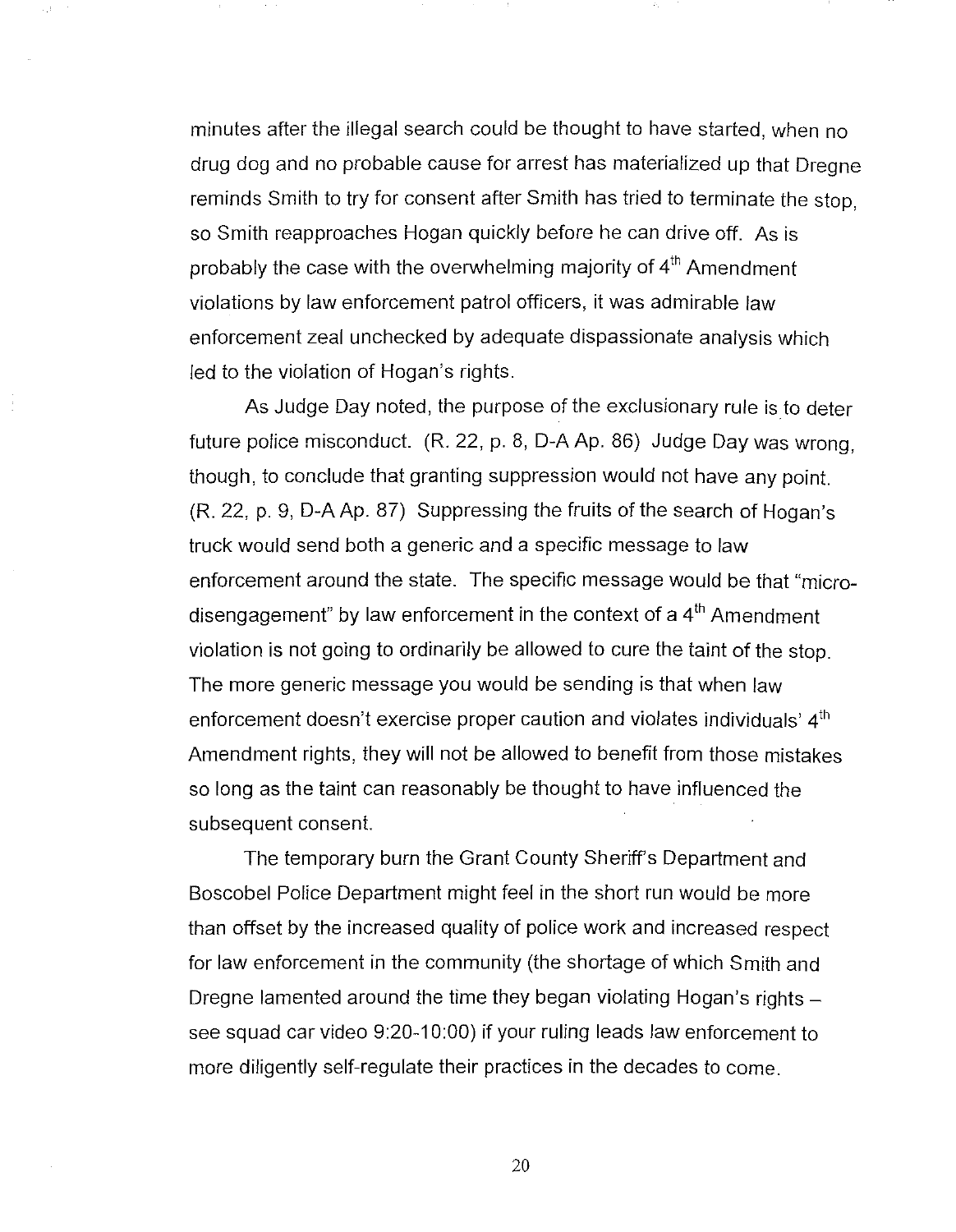#### **CONCLUSION**

It seems highly inequitable that we would expect the average criminal suspect schmucks of the world (or even highly-educated people) to be intellectually nimble Constitutional Law scholars in the heat of the moment when their rights have just been violated while at the same time the educated, trained and trusted Deputy Smiths of the world would have no penalty for violating individuals' rights and might even get a roadmap for how to use "micro-disengagement" to attempt to rehabilitate stops which may have violated suspects' Constitutional rights, Sadly, the average American, whose knowledge of the  $4<sup>th</sup>$  Amendment likely comes from some combination of a long-past high school civics class, news accounts of high profile criminal cases, Law & Order episodes and John Grisham books, is not adequate, Further, even if a person did possess a respectable level of knowledge of the text of the 4<sup>th</sup> Amendment, it would be unfair to expect a person to stand up to a police officer who has just violated his/her rights, whether intentionally or accidentally, The question of whether to suppress evidence obtained in this context *must* be answered "yes,"

Dated June 21, 2013

Nicholas J. Passe Attorney for Defendant-Appellant SBN 1061509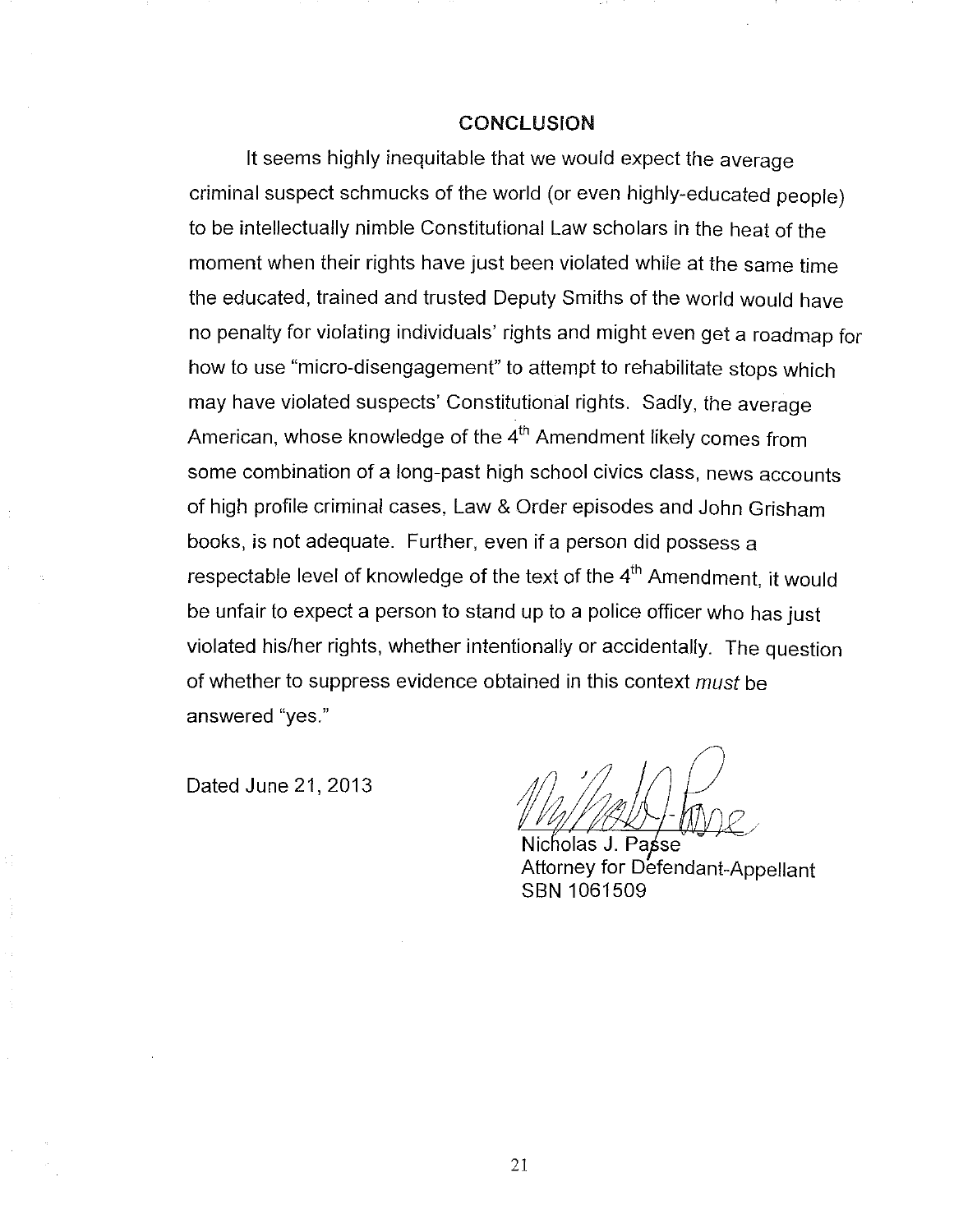## SIGNED CERTIFICATE OF WORD/PAGE COUNT

I hereby certify that this reply brief conforms to the rules contained in Wisconsin Statutes §809.19. It is in a proportional serif font (arial) with 1.5 line spacing and a 13 point font for the body and headers and 11 point font for quotations. The total word count for this document is 6,443 words.

Dated this  $\frac{2!}{5!}$  day of June, 2013

Ĵ.

Nicholas J. Passe Attorney for Defendant-Appellant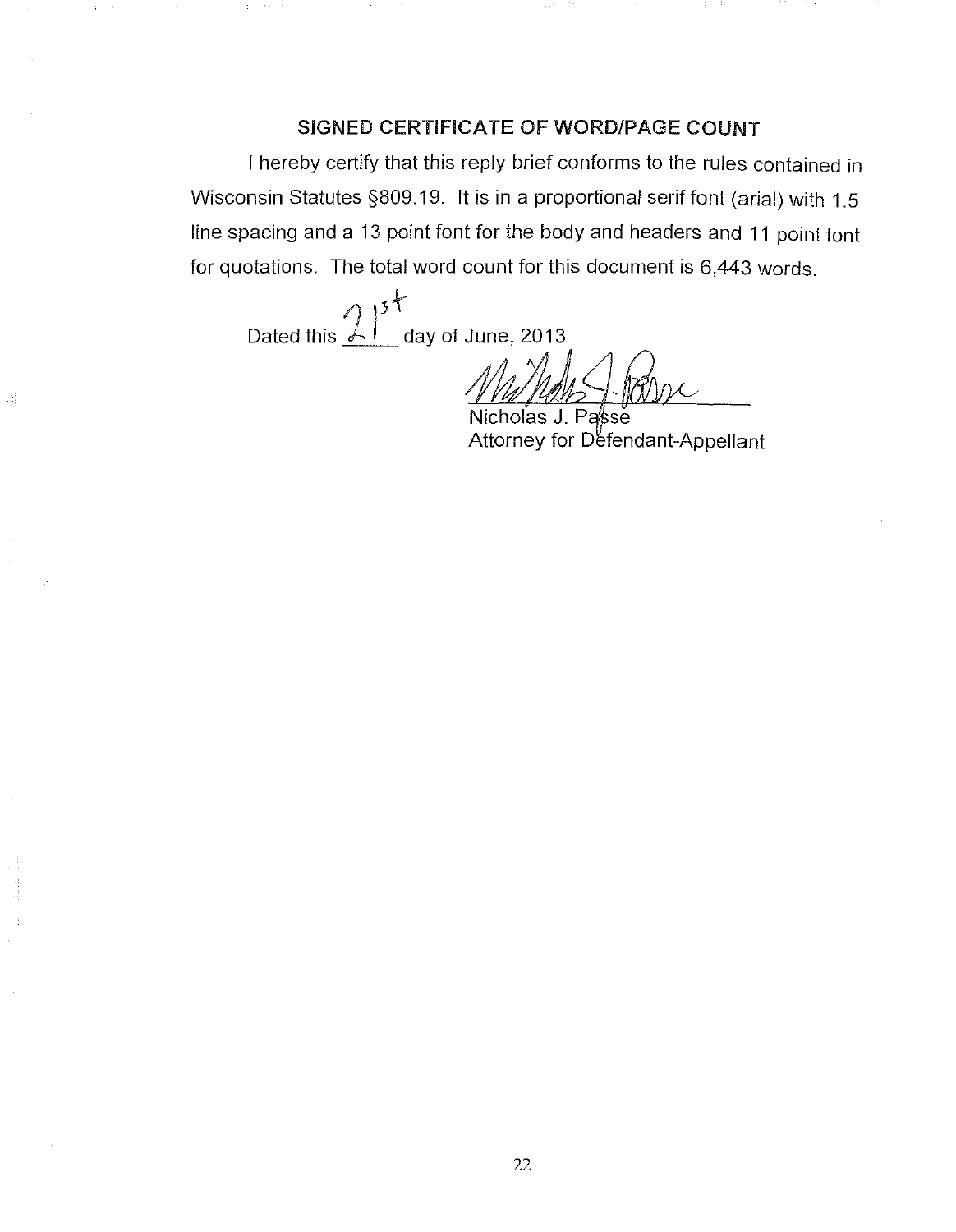## CERTIFICATE OF COMPLIANCE WITH RULE 809.19(12)

I hereby certify that I have submitted an electronic copy of this brief, excluding the appendix, if any, which complies with the requirements of 809.19(12). I further certify that this electronic brief is identical in content and format to the printed form of the brief filed as of this date. A copy of this certificate has been served with the paper copies of this brief filed with the court and served on all opposing parties.

Dated: June $\left|\frac{\partial f}{\partial x}\right|$ , 2013. <u>Mistral Hanse</u> Nicholas J. Passe